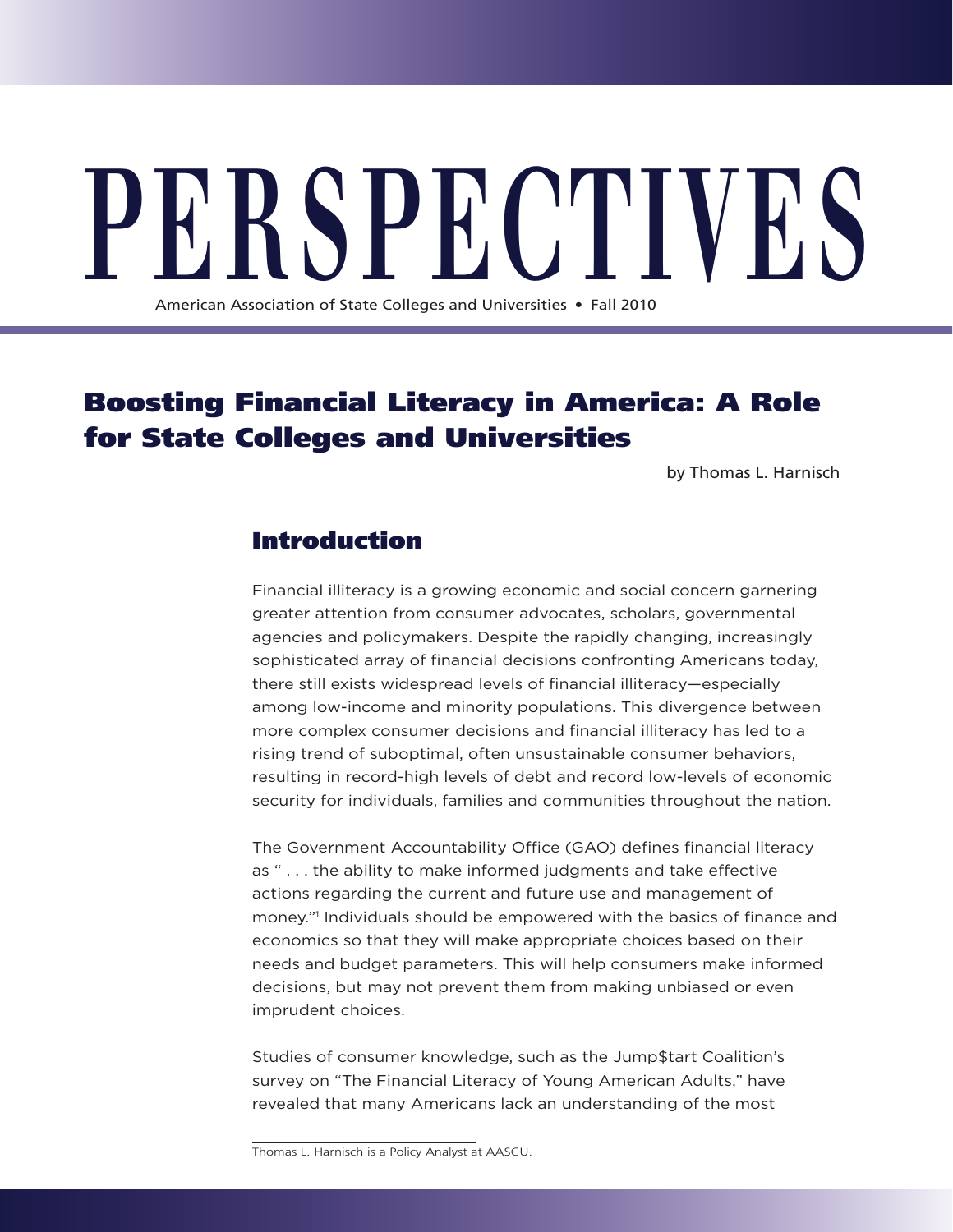rudimentary financial concepts, principles and practices. This widespread lack of financial understanding has made millions of consumers susceptible to misleading and fraudulent business practices. It has also contributed to national economic predicaments, such as the extensive consumer overleveraging that led to the subsequent economic downturn in the latter part of the last decade.

*A New Approach.* Given the recognized need for increased financial literacy and improved consumer behavior, policymakers have focused on mandating financial education and consumer economics curricula in primary and secondary schools, but inconclusive or null results in financial literacy tests have led some to reconsider this approach. Valid concerns remain that students do not pay attention to or retain these lessons because many of them are not financially independent and do not make key financial decisions at that point in their lives. Further, financial education as a stand-alone measure at the K-12 level may not be enough to match the complexities and rapidly changing nature of the 21st century marketplace.

Historically, American state colleges and universities have had an undefined role in financial education. Financial literacy has often been seen as a "life skill" that remains a distant priority for administrators and faculty members. For some, it is not even a suitable topic for discussion in the contemporary college environment. Yet rising tuition costs, changing demographics, and an uncertain job market—combined with the complexity of decisions faced by students both during and after college—have led some to reconsider the role of financial education at state colleges and universities.

State colleges and universities have a unique opportunity to provide leadership on this critical topic by weaving financial education into the fabric of their campus communities. By delivering value-added financial literacy programs and services, college leaders can help students understand how to finance college and encourage prudent financial habits. Financial education programs can also contribute to the community-based, public-purpose mission of state colleges and universities and facilitate the integration of a new generation of informed citizens into the American economy.

Given the overarching ramifications that financial literacy plays in the modern economy, this paper contends that a renewed emphasis on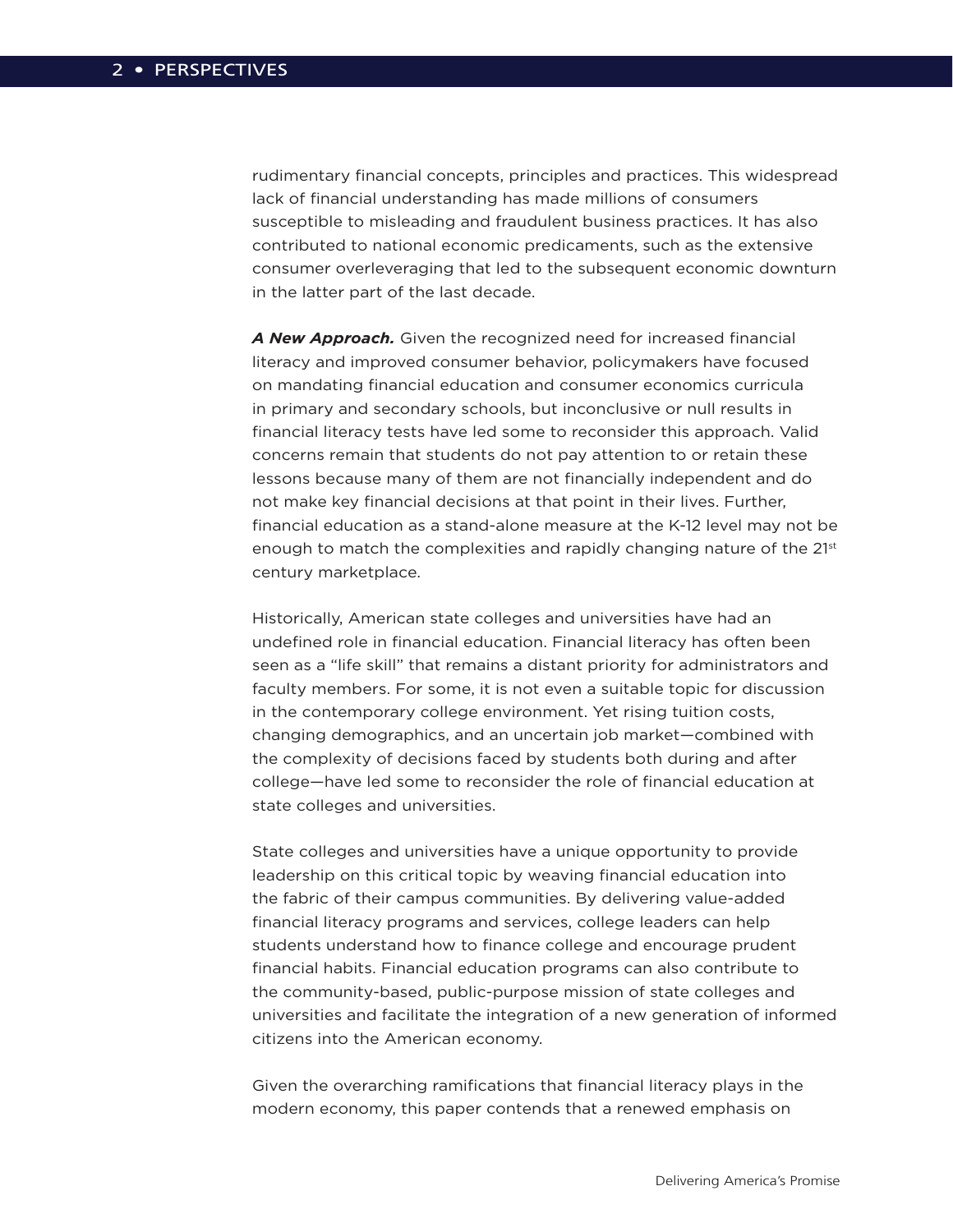financial literacy is central to individual, family and communal economic security. New responsibilities and opportunities given to consumers, such as retirement planning, have increased the need for more sophisticated consumer financial knowledge. State colleges and universities can fulfill a meaningful role by offering financial education programs and services to students, faculty, staff and members of their communities. Included in this paper is a series of replicable practices that promote improved financial literacy.

## The Case for Financial Literacy

**Financial literacy is associated with the health and well-being of individuals, families, communities and markets.** Financial education can help individuals plan for their future and contribute to a sustainable, vibrant lifestyle during work years and retirement. Effective financial education can help individuals develop efficient household budgets, create savings plans, manage debt and formulate strategic investment decisions for themselves and their families.<sup>2</sup> It also provides more opportunities to save and invest, helps people obtain goods and services at lower costs and helps develop better consumers.<sup>3</sup>

Conversely, low levels of financial literacy may lead to poor health, decreased quality of life and lower college attainment levels.4 The cost of poor financial decision-making and planning often gets shifted on to other members of the community, state and nation through higher prices for financial products, the diversion of economic resources and greater use of public "safety net" programs.<sup>5</sup>

Market efficiency is also dependent on financially literate consumers. Educated consumers are better able to demand products that meet their short- and long-term financial needs, with providers competing to create products whose characteristics best respond to those demands.<sup>6</sup> Federal Reserve Chairman Ben Bernanke asserts that financial literacy and consumer education, coupled with strong consumer protections, make the financial marketplace "effective and efficient" and assists consumers in making better choices.7

**Consumers are facing a more complex financial environment, and face severe consequences for financial mistakes.** There have been sweeping changes over the last decade in the dynamics of home buying,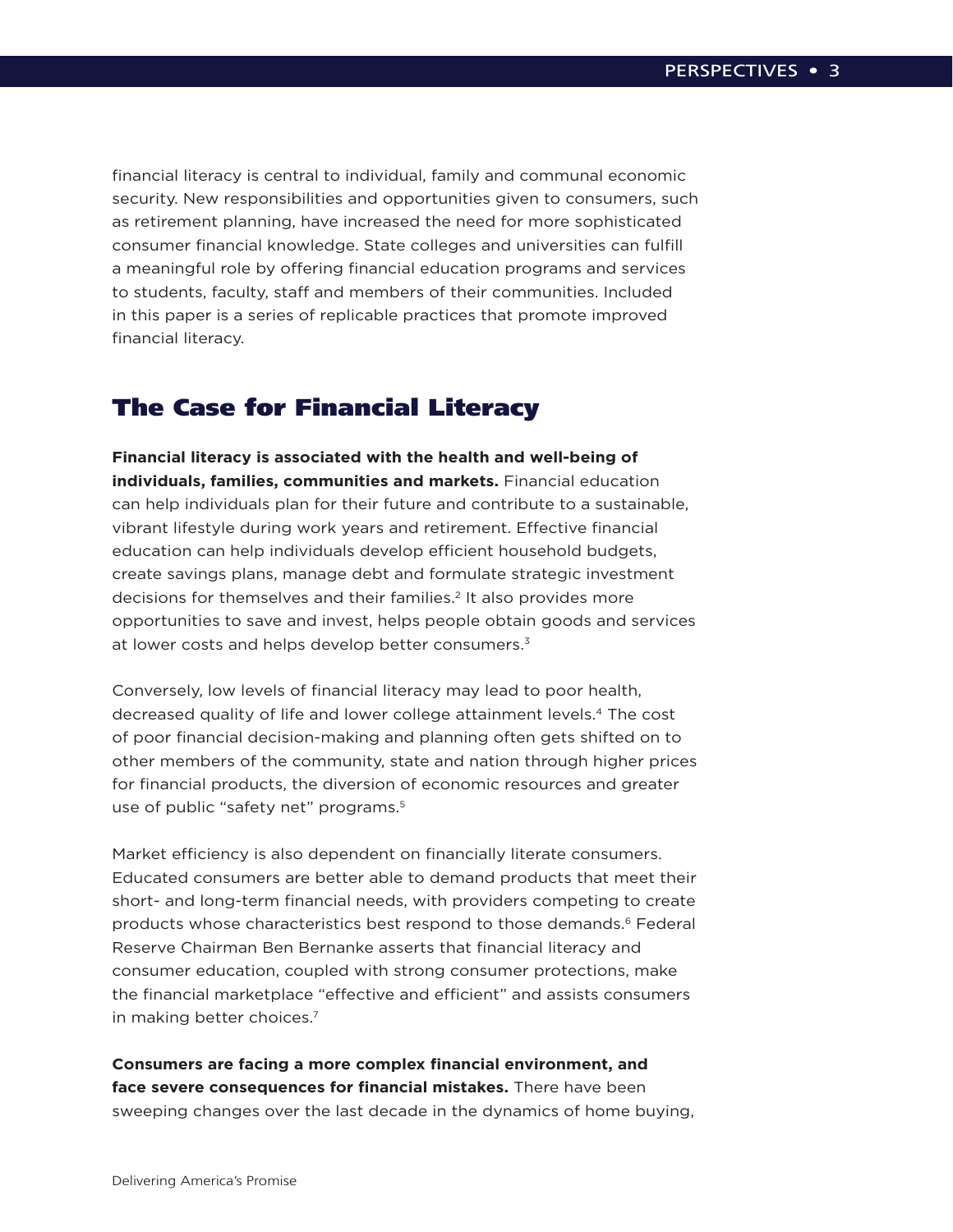employee benefits, college savings and bankruptcy protections. These changes have been accompanied by steep price increases for investing in a college education, purchasing health coverage and buying homes in some markets.

In addition, increases in information access and consumer advice, paired with a vast Internet marketplace have opened new purchasing opportunities, but have further complicated the consumer decisionmaking process. Taken together, these changes have created a landscape that demands financially-literate consumers and creates serious, longterm consequences for those who fail to recognize these changes and who put themselves at risk of making financially imprudent decisions.

*Home buying.* During most of the last decade, there was increased access to credit, particularly for home purchases—a "democratization" of credit, according to the Federal Reserve.8 This democratization included a greater number of credit providers offering a more complex array of financial instruments for homes purchases. These trends were accompanied by sharp increases (and decreases) in housing prices nationwide.

Many individuals, however, did not understand the downsides of certain financial instruments, such as adjustable-rate mortgages. Others chose to ignore warnings about overleveraging or were persuaded to sign up for risky mortgage schemes. Taken together, these forces increased the risk of mortgage delinquencies and defaults and led to a series of negative events for individuals, businesses and communities throughout the nation in the second half of the decade.

*Employee benefits.* American retirement and health care systems have fundamentally transformed over the last decade. Retirement plans have shifted from a defined benefit (i.e., pensions) to a defined contribution (i.e., 401(k)) approach. The pension-based retirement system of the 20th century, which provided a high level of security and predictability for many Americans, has given way to a system largely susceptible to market fluctuations. While this new system provides workers greater control over their retirement portfolio, it also strips them of the security offered by pension plans. This new control over retirement increases the impetus for financial understanding and planning before retirement years.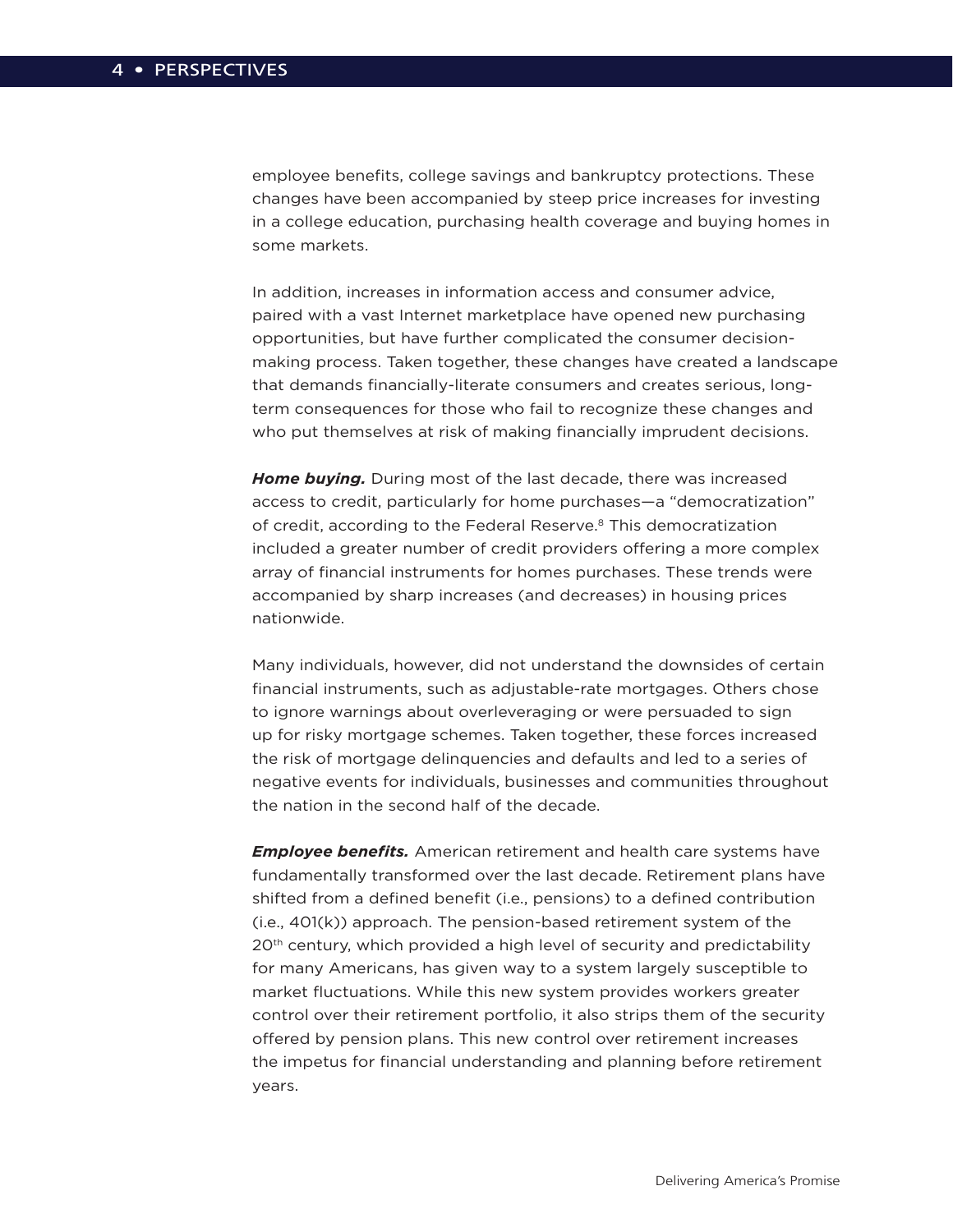The health insurance market is also changing. Many employers have dropped coverage for their employees and the loss of millions of jobs has led to more individuals and families without health care coverage. Additionally, the price of purchasing health insurance outside of an employer-based plan has escalated rapidly. The dynamics of this market are further complicated by a host of health insurance policy changes, incentives and subsidies contained in the health care reform legislation passed by Congress this year.

**Paying for college.** Postsecondary education remains an increasingly expensive, yet ever more vital investment for individuals and families. College tuition has seen sharp increases in the last decade, yet the cost of *not* attaining postsecondary education and training remains even greater. It continues to be critically important to understand how to navigate the myriad of state and federal tax-advantaged savings programs, as well as the cadre of scholarships, grants, loans and other programs available to students and their families. Taking advantage of these incentives in the years leading up to college can bring substantial financial benefits to families, yet only one-third of the 40 percent of families that set aside money for their children's education do so.<sup>9</sup>

*Bankruptcy law changes.* Increasingly stringent bankruptcy laws are also changing the consumer landscape. In 2005, federal lawmakers passed legislation making it more difficult for individuals to write off their debts and made filing for bankruptcy more expensive; a move spurred by the five-fold increase in bankruptcies between 1980 and 2003.<sup>10</sup> While the stricter standards caused a sharp decline in bankruptcies after its passage, the number of bankruptcies has steadily increased and is approaching levels set at earlier in the decade.<sup>11</sup> Some growing consumer debts, like college loans, remain very difficult to discharge in bankruptcy.

These shifts in the consumer environment demand a more refined financial understanding. Absent a solid foundation of knowledge in the basics of personal finance, more individuals and families may accumulate unsustainable debt, experience home foreclosure, have financial insecurities in retirement, or not be able to finance a college education. The relationship between financial illiteracy and fundamental, consumercentric changes in the financial landscape could have serious negative ramifications for communities, states and the nation.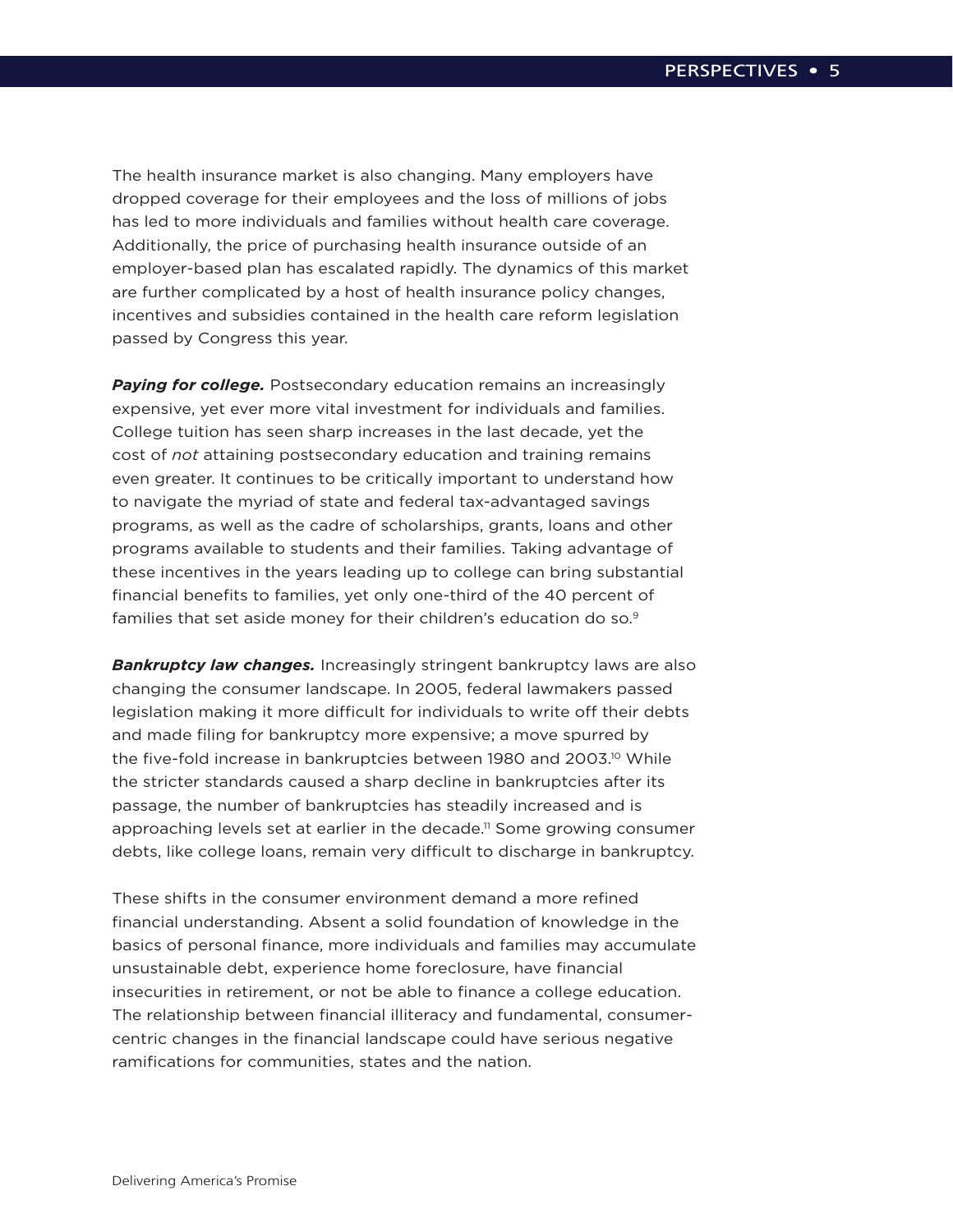**Financial literacy is low in the United States, especially in vulnerable populations.** Financial illiteracy is prevalent throughout the United States, and especially common to individuals with no postsecondary education and among low-income populations. The Hispanic and African-American communities are disproportionately financially illiterate. Financial literacy tends to decrease with age and women tend to have lower levels of financial literacy than men.<sup>12</sup>

To illustrate this lack of basic financial awareness, Dartmouth Professor Annamaria Lusardi included [three basic financial literacy questions](http://freakonomics.blogs.nytimes.com/2008/07/21/are-we-a-nation-of-financial-illiterates/)  pertaining to interest rates, inflation, and risk diversification in the 2004 "Health and Retirement Survey" (completed by a sample of people age 50 and older). Only half of the respondents were able to correctly answer the first two questions on interest rates and inflation, and the question on risk diversification was correctly answered by only 33 percent.

A recent financial capacity [survey,](http://www.finrafoundation.org/web/groups/foundation/@foundation/documents/foundation/p120535.pdf) released by the U.S. Treasury Department and the Financial Industry Regulatory Authority Investor Foundation, revealed a " . . . troubling picture of the current state of financial capability in the U.S. adult population." The survey found that many Americans are failing to meet existing financial demands, engage in little or no planning for future events and potential emergencies, have modest knowledge of their current financial portfolio, and do not have an acceptable understanding of the financial decision-making process.

#### Troublesome Consumer Trends

- Almost half of Americans reported having trouble keeping up with monthly expenses.
- 49 percent of respondents said they had set aside sufficient funds for three months in case of sickness, job loss or economic downturn.
- 42 percent have tried to figure out how much they need to save for retirement.
- 41 percent have saved for their children's education, with one-third of those using taxadvantaged savings accounts.
- 15 percent of Americans are "unbanked," which means they lack a checking account. This includes roughly 30 percent of African-Americans and Hispanics.

**Source:** "Financial Capability in the United States," *Financial Industry Regulatory Authority/U.S. Department of Treasury,* 2009.

### **The Jump\$tart Coalition Survey of high school and college students has revealed very low levels of financial literacy among tomorrow's consumers.** According to the latest national Jump\$tart survey of high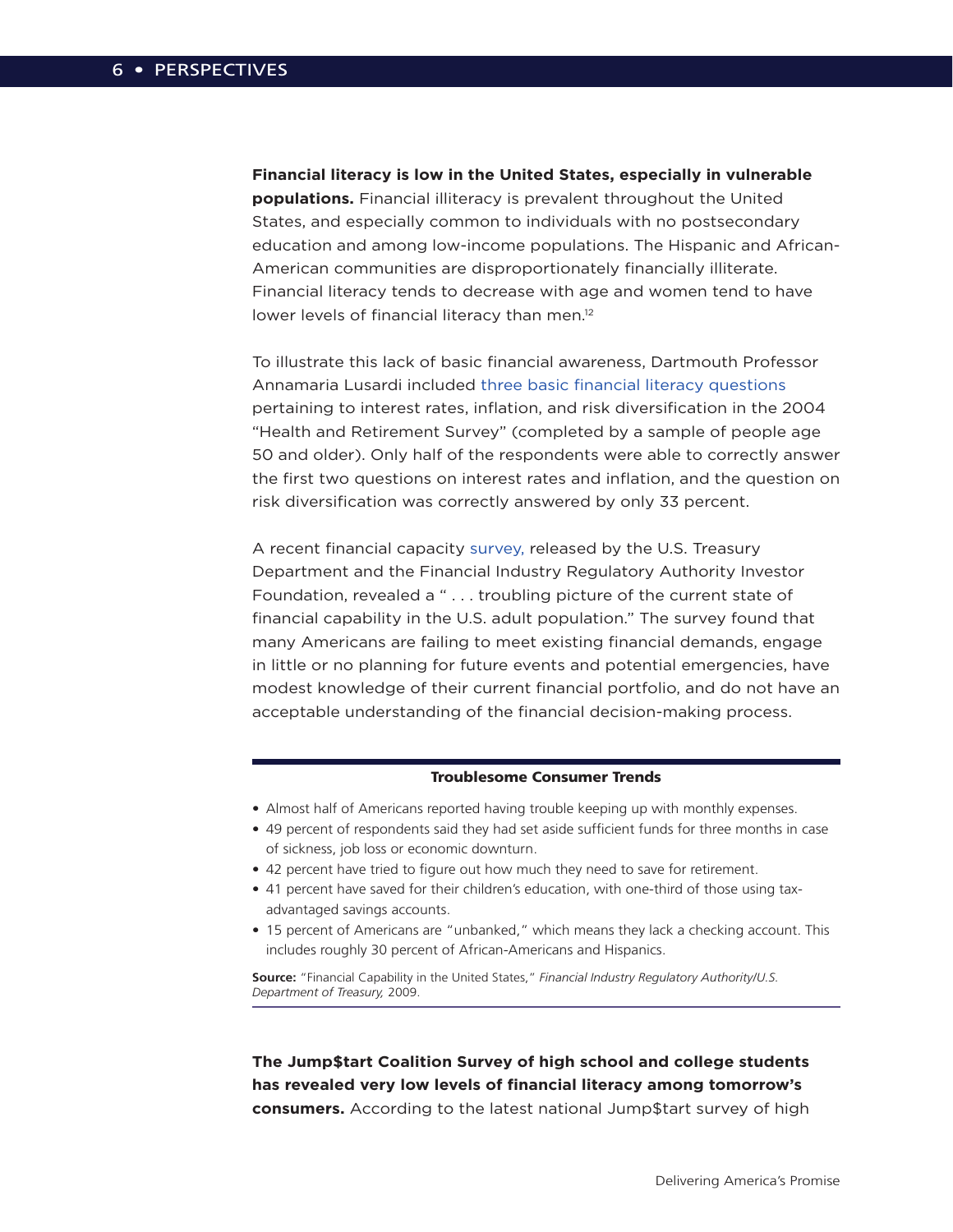school seniors, the financial literacy of high school students has fallen to its lowest level ever, with an average score of 48 percent, a decrease from a high of 57 percent in 1997.<sup>13</sup> The survey revealed that many young Americans are unaware of basic financial concepts and commonly accepted financial principles, such as compound interest and the longterm rates of return of stocks and savings accounts.

The Jump\$tart survey cites even lower scores for minority populations. While the overall average score was 48, white students achieved an average of 52 percent, as compared to 45 and 41 percent for Hispanic and African-American students, respectively. An alarming 89 percent of African-Americans and 83 percent of Hispanics failed to score a passing grade on the financial literacy test.

#### Poor Performance on Jump\$tart Coalition Survey

- The average financial literacy score of high school students has fallen to its lowest point ever, at just 48 percent (this does not include students who dropped out before their senior year of high school).
- The mean score of white high school students was 53 percent, compared to 45 and 41 percent for Hispanics and African-Americans, respectively.
- College students scored 62 percent, with graduating college seniors scoring 65 percent.

**Source:** Mandell, Lewis. "The Financial Literacy of Young American Adults: Results of the 2008 National Jump\$tart Coalition Survey of High School Seniors and College Students," *Jump\$tart Coalition for Personal Financial Literacy,* 2008.

The survey also exposed a relationship between financial knowledge and overall educational performance and attainment. Students who performed well on the SAT and ACT were more likely to perform well on the exam than students who performed poorly on those tests. College students scored nearly 15 percentage points higher than high school seniors. Further, scores improved with every subsequent year of college, with seniors earning a just-passing average score of 65 percent.

Most Americans, however, do not complete four years of college. According to the most recent statistics from the U.S. Census Bureau, while 89 percent of Americans age 25 to 29 have completed four years of high school, only about 30 percent have completed four years of college. The attainment rates are worse for most racial and ethnic minorities.14 As a result, the Jump\$tart report concludes that 75 percent of young people are likely to lack the skills needed to make beneficial financial decisions.15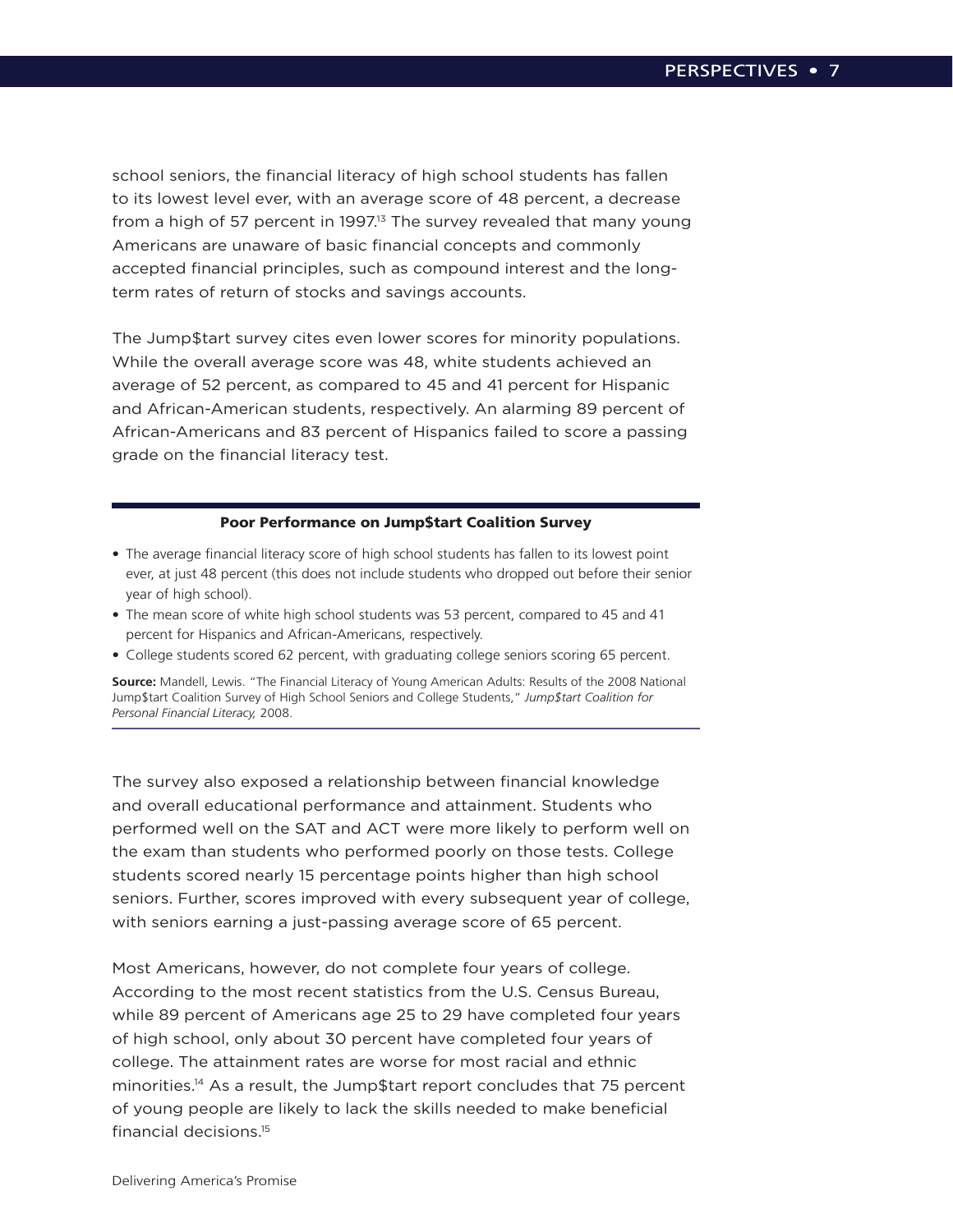**Low levels of financial literacy, combined with the changing consumer environment, have contributed to an increase in risky consumer behavior.** The overleveraging of home purchases, record-low levels of savings and record-high levels of household debt, the growing use of "alternative" lending outlets, and failure to take advantage of employee benefits are four examples of risky financial practices that may be prompted in part by widespread financial illiteracy.

*Overleveraging home purchases.* Data analysis from the Federal Reserve Bank of Atlanta revealed a statistically strong relationship between financial literacy (specifically numerical ability) and measures of mortgage delinquency and default, even after controlling for numerous key variables. The data showed that 20 percent of borrowers in the bottom quartile of the financial literacy index experienced foreclosure, compared with only 5 percent of those in the top quartile. Bank officials concluded that intensive financial education could "substantially improve" financial decisions later in life and have a positive impact on financial markets.16

*"It is no great surprise to learn that the current financial crisis began with the sub-prime mortgages that were marketed primarily to those with less income, education, and presumably less financial literacy than those who were eligible for prime mortgages. Financial literacy clearly has ongoing macroeconomic ramifications."*

**—**Lewis Mandell. "The Financial Literacy of Young American Adults: Results of the 2008 National Jump\$tart Coalition Survey of High School Seniors and College Students," *Jump\$tart Coalition for Personal Financial Literacy,* 2008.

*Little saving, record borrowing.* During the last decade, Americans saved less and borrowed in record amounts. Financial illiteracy, in tandem with expanded credit access, is likely a core reason for these disturbing trends. Leading up to the onslaught of the recession that began in 2008, the U.S. personal savings rate was estimated to be around 1.5–2 percent, a sharp decline from the average 4–5 percent rate in the '90s and the 9-10 percent average in the 1980s.<sup>17</sup>

According to the U.S. Federal Reserve, the ratio of debt to personal disposable income (household leverage) increased from 55 percent in 1960 to 65 percent by the mid-1980s; it then escalated rapidly to 133 percent in 2007.<sup>18</sup> The most recent decade saw household debt spiral upward at a very fast pace, as total household debt rose 117 percent from 1999 to its peak in early 2008.<sup>19</sup>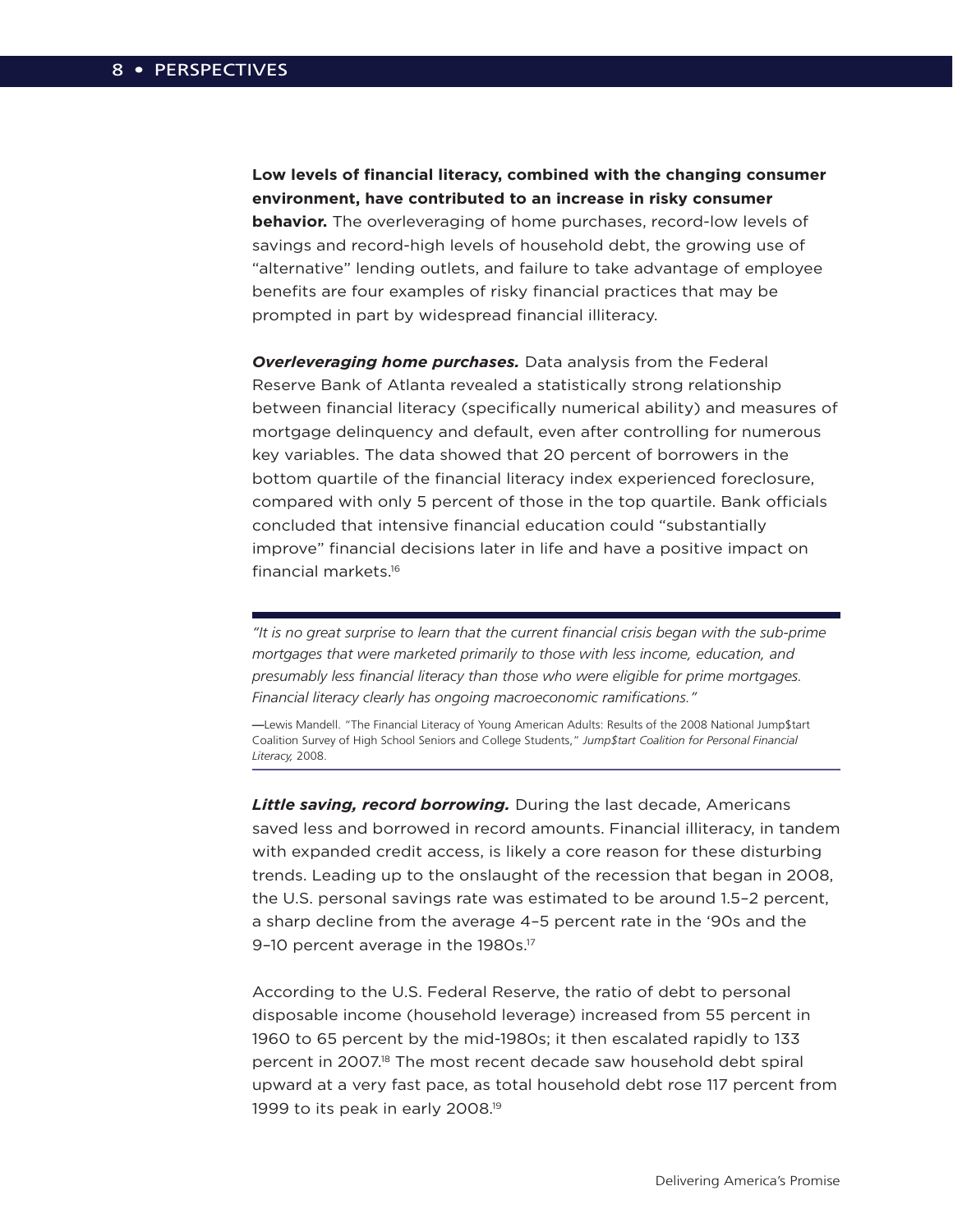*High-interest "alternative" lending.* This borrowing increase has included a rise in the use of high-interest lending. Currently, more than 1 in 5 Americans have used alternative lending practices (payday loans, advances on tax refunds, pawn shops) in the past five years. This practice has been attributed to a lack of consumer knowledge and understanding of the terms and conditions of these transactions.20

One example of these "alternative" lending services is payday loans. These lenders offer credit at excruciatingly high interest rates and fees. According to the Consumer Federation of America, there are about 25,000 payday loan outlets in the U.S., equaling an annual loan volume of \$28 billion. Payday loans usually range from \$100 to \$1000, with interest rates on two-week loans ranging from 390 to 780 percent.<sup>21</sup> The use, proliferation and dangers of payday lending practices have led some states to regulate or outlaw the lending practice.<sup>22</sup>

**Failure to take advantage of employee benefits.** Financial illiteracy may lead some to fail to take full advantage of employer benefits, which can have serious negative repercussions later in life. One in four employees fail to take advantage of the "employer match" in  $401(k)$  plans.<sup>23</sup> As a result, many people are turning down "free money" from employers to put toward their retirement. Further, financial literacy is strongly linked to participation in voluntary and automatic enrollment  $401(k)$  plans.<sup>24</sup>

As a result of these practices and the economic recession, financial insecurity among Americans stands at a 25-year high, according to a survey by the Rockefeller Foundation. An estimated 20 percent of Americans were classified as economically insecure in 2009, up from 12.2 percent in 1985.25

**Federal and state lawmakers have recognized these trends and passed financial literacy legislation and new consumer protection measures.** A substantial amount of legislation and initiatives have been introduced at the federal and state levels intended to encourage financial education, increase consumer financial literacy and provide new consumer protections.

*Federal.* Congress approved legislation in 2003 creating a Financial Literacy and Education Commission, resulting in a central hub for financial education derived from over 20 different federal agencies (mymoney.gov). The website brings useful information together for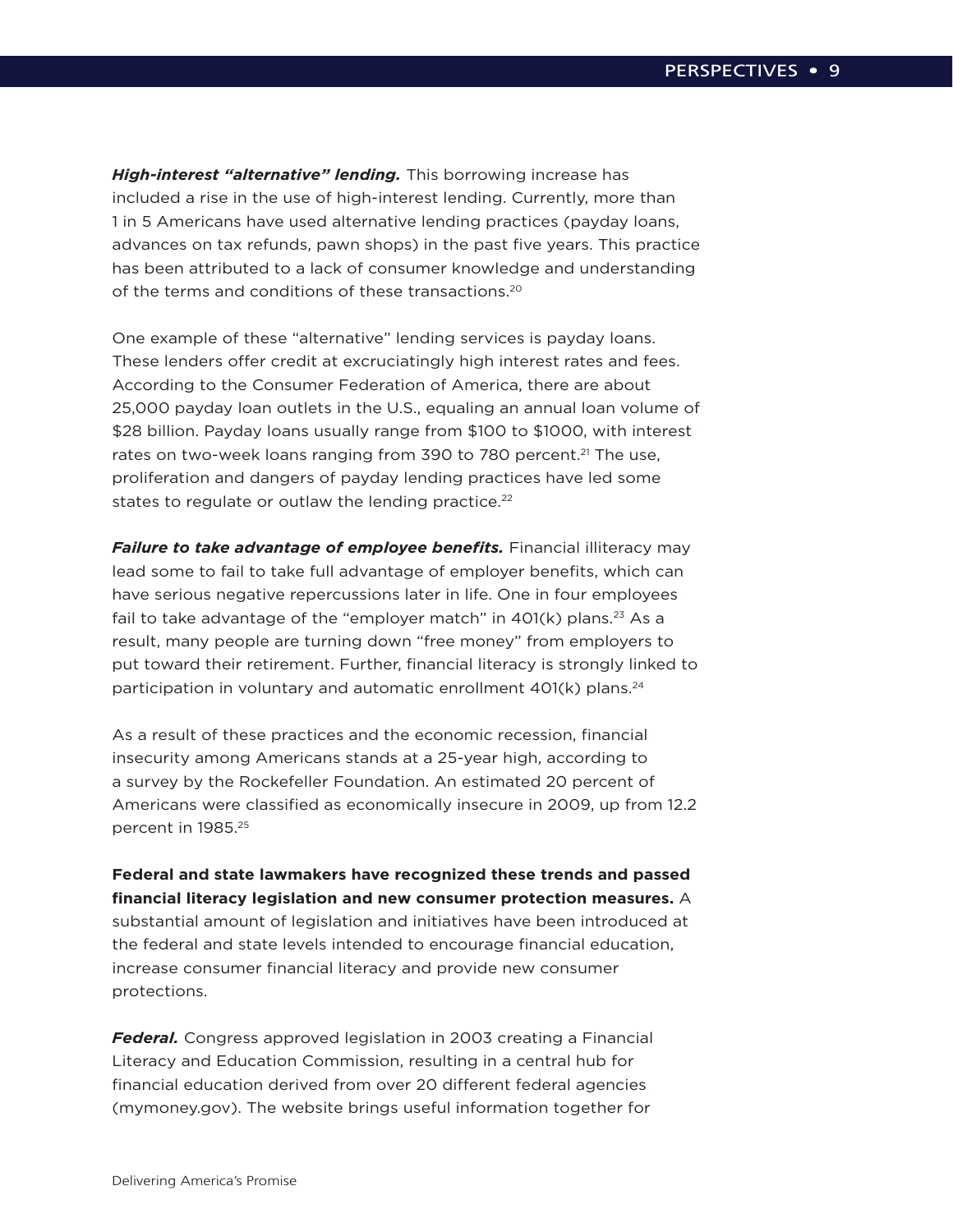financial planning and management at all phases of life, from the birth of a child to the death of a family member. As part of this legislation, Congress also allowed people to see their credit records once a year free of charge (annualcreditreport.com).26

In that same year, President George W. Bush created the President's Advisory Council on Financial Literacy. The council unveiled a series of programs to assess and promote financial literacy, entrepreneurism and responsible consumer practices. Among its 15 recommendations, the council called for mandating financial education in all schools for students in grades kindergarten through 12, as well as a post-secondary honor roll to recognize colleges that are providing high-quality financial education to students.<sup>27</sup>

The Obama administration is continuing this focus on financial literacy and education. The administration is seeking to implement financial literacy into the reauthorization of the Elementary and Secondary Education Act (ESEA), known currently as the No Child Left Behind Act. The administration seeks to work with school districts to connect them with funding outlets in the nonprofit and private sector, but has rejected calls for financial education mandates. Further, the administration is working on developing a competitive grant program which would allow schools to compete for grant money aimed at developing financial education programs.28

The recently enacted Wall Street Reform and Consumer Protection Act includes financial education provisions, housed in a new Bureau of Consumer Protection, an independent agency within the Federal Reserve. Within the Office of Consumer Protection will be an Office of Financial Education, which will include resources on financial counseling, credit evaluation, savings and borrowing information, and activities to help Americans reduce debt, design savings strategies and build wealth. For the college population, the law creates an ombudsman for private education loan holders to help borrowers resolve complaints with lenders.29

*State.* State lawmakers, in turn, have included financial education in K-12 education curriculum requirements. Legislators throughout the country have written dozens of bills seeking to improve levels of financial literacy and increase consumer awareness. In total, 44 states currently have some form of K-12 personal finance content standards in place. However, only 15 states require a course in personal finance.<sup>30</sup>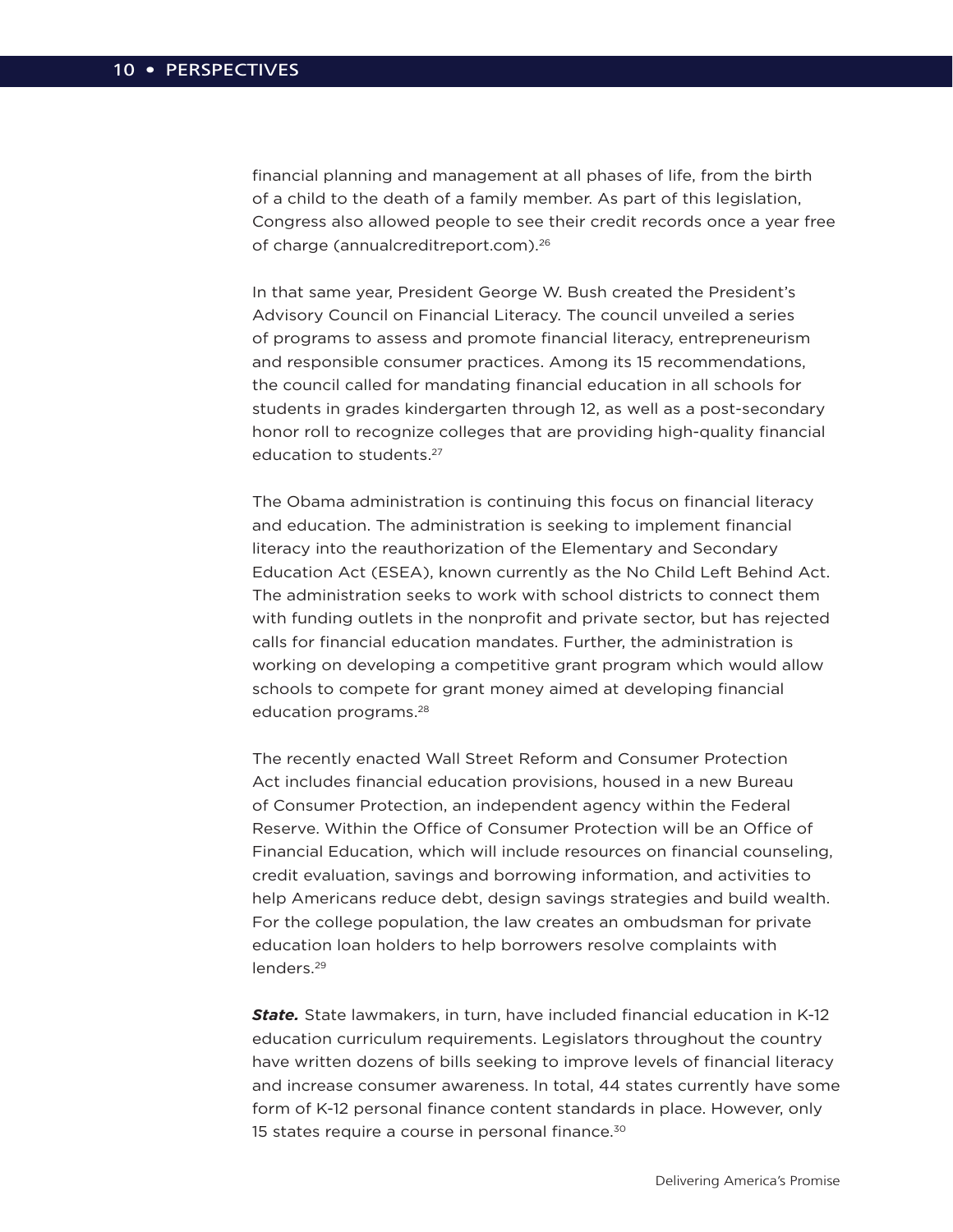| <b>Council for Economic Education Annual Survey</b>                          |                  |      |                         |      |
|------------------------------------------------------------------------------|------------------|------|-------------------------|------|
|                                                                              | <b>Economics</b> |      | <b>Personal Finance</b> |      |
|                                                                              | 1998             | 2008 | 1998                    | 2008 |
| Number of States with Content Standards                                      | 38.              | 49   | 21                      | 44   |
| Number of States Requiring Implementation                                    |                  |      |                         |      |
| of Content Standards                                                         | 28               | 40   | 14                      | 34   |
| Number of States Requiring a Course                                          |                  |      |                         |      |
| to be Offered                                                                | 16               | 21   | 0                       | 15   |
| Number of States Requiring a Course to be                                    |                  |      |                         |      |
| Taken for Graduation                                                         | 13               | 21   | 1                       | 13   |
| Number of States Requiring Testing                                           | 25.              | 19   | 1                       | 9    |
| <b>Source:</b> "Survey of the States," Council for Economic Education, 2009. |                  |      |                         |      |

**There is debate as to the efficacy of and potential alternatives** 

**to financial education.** Some researchers view financial education efforts (mostly at the K-12 level) as having inconclusive, null or even counterproductive results. This has led to calls for discontinuing or changing financial education and pursuing alternative solutions for improving consumer behavior trends. Others, however, doubt that the alternatives to financial education will be better.

Loyola Law School (Los Angeles) Professor Lauren Willis asserts in [Against Financial Literacy](http://www.law.uiowa.edu/documents/ilr/willis.pdf) that financial education programs have shown no evidence of improved financial literacy. She further maintains that financial education efforts are flawed because they cannot keep pace with rapidly evolving marketplaces and the vast diversity of financial products, services and situations.

Willis concludes that the costs of providing financial education "certainly swamp any benefits" and argues for (1) "substantive prohibitions and mandates" on financial products; (2) increasing resources available to consumers, such as expert advice; (3) framing financial choices, or "choice architecture" to help consumers make better decisions; and (4) arranging the incentives of sellers with the needs of consumers.<sup>31</sup>

Other scholars have a different view. Dartmouth Professor Annamaria Lusardi believes the evidence on the effectiveness of financial literacy education programs is mixed and should not be discontinued simply because students are not performing well on tests. Lusardi believes financial literacy has shown to be effective is some groups, such as those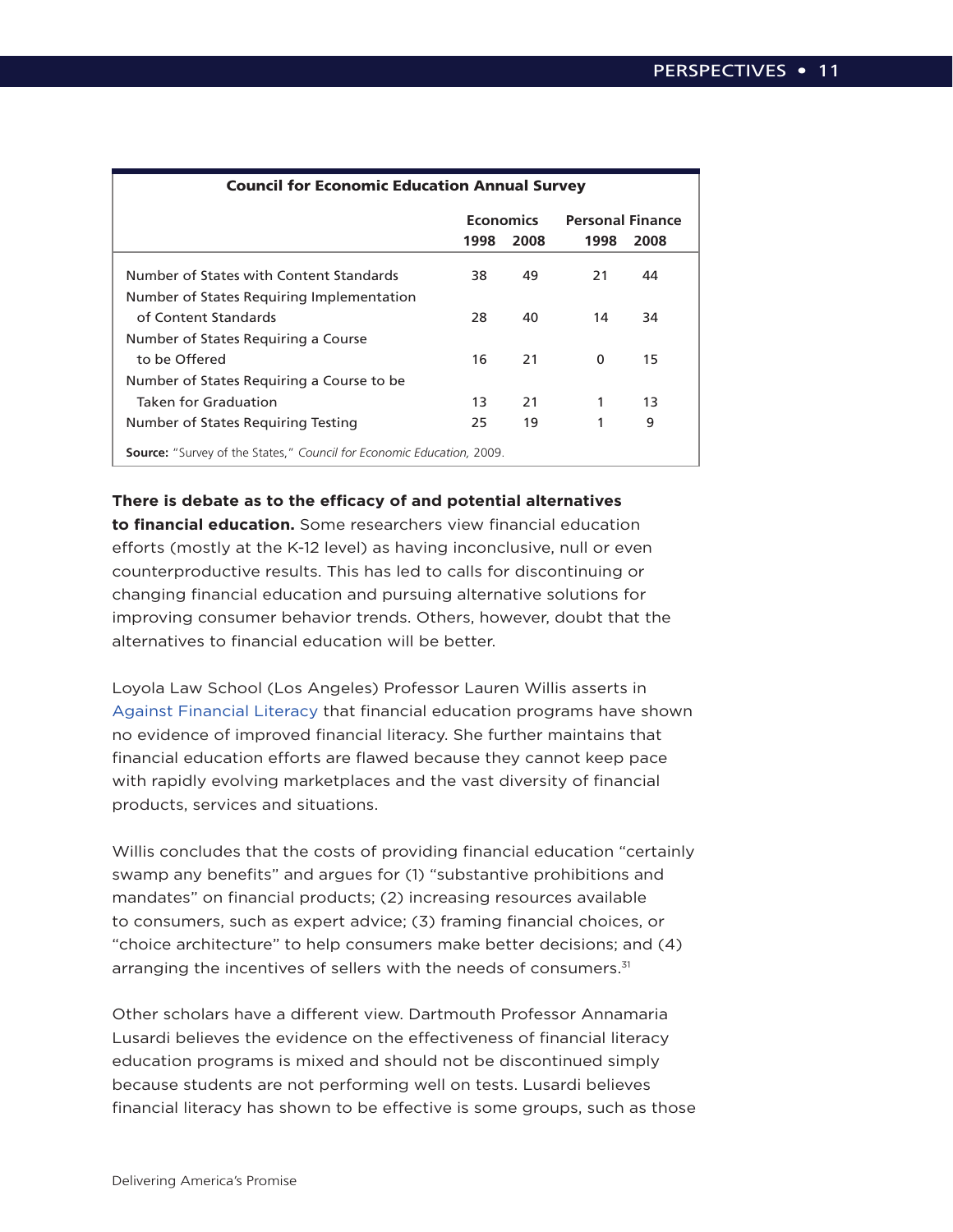at the bottom of the wealth distribution. She does not dismiss having vigilant regulators, but even the most thoughtful regulations, she argues, must confront a very complex, constantly changing marketplace.

In response to assertions about the weak effectiveness of financial literacy programming at the K-12 level, Lusardi argues that Willis' solutions may be unworkable, could constrain consumer choice, or bring more lawsuits. She argues that the best option is to continue to test and improve financial education efforts.<sup>32</sup> Another scholar in the field, Professor Julia Heath at the University of Memphis, believes both avenues (regulation and education) should be simultaneously pursued to best improve consumer behaviors.<sup>33</sup>

*"In my view, there is no alternative to financial literacy education. The idea is not to transform each person into a financial wizard, but to give him/her the tools to navigate the current financial system."* 

–Annamaria Lusardi, Professor of Economics at Dartmouth University.

**A rapidly changing college landscape may increase the impetus for including financial education at the postsecondary level.** While the financial environment has changed for consumers and retirees, much has changed in the college environment as well. Today's students are more diverse, often hold one or more jobs while attending college, may only attend part-time or have substantial family considerations. Further, students are facing increasing financial pressures both during and after college, including uncertain employment prospects after finishing their college term. Taken together, these dynamics have created an environment that may be receptive to financial literacy education efforts, given the relevancy to their lives.

*A changing college population.* The college-going population has changed dramatically from those of 10, 20 and 30 years ago. Recent data from the Pew Research Center found that the freshman enrollment of Hispanics and African-Americans—ethnic groups that have performed poorly on financial literacy tests—grew by 15 and 8 percent, respectively, in 2007–2008, while white student enrollment grew by only 3 percent. $34$ 

Further, a recent survey by *Public Agenda* reveals that just 25 percent of students attend the sort of residential college often envisioned, while 23 percent have dependent children.<sup>35</sup> Therefore, the college experience for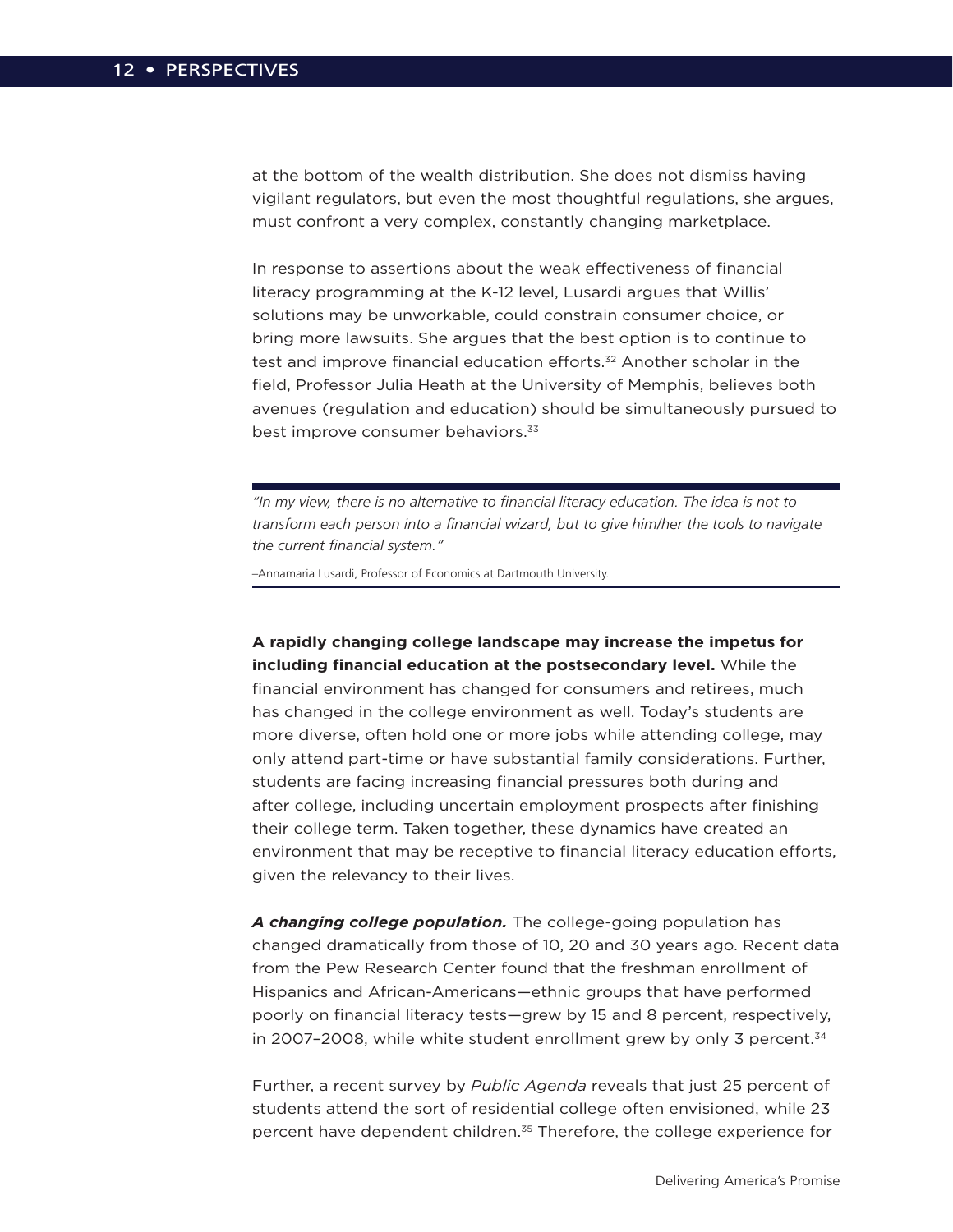many students is not a separate event from the "real world," but merely one component of it. Thus it is crucial that students receive financial education before they sign financial agreements, such as home buying. The college environment, therefore, is an especially appropriate venue to offer financial education to help students manage their finances and plan for their future.

*Growing financial stresses during college.* Students today often hold part-time or full-time jobs to support themselves and their families while attending college. Currently, 45 percent of students attending four-year colleges and universities work more than 20 hours a week. Among those attending community colleges, six in 10 work more than 20 hours a week, and more than a quarter work more than  $35$  hours a week.<sup>36</sup>

The balance between work and school may affect college retention and six-year graduation rates, which currently hover around 57 percent for four-year degrees. The number one reason students leave college, according to *Public Agenda,* is the stress of attending college and working at the same time. The need to work also remains the top reason students fail to return to college. Yet some students may not understand that they could be sacrificing substantial long-term financial gains for minimal short-term gains.

Credit card debt during college is also an area of concern. A recent survey by Sallie Mae revealed that nearly every indicator measured in 2008 showed an increase in credit card usage since 2004. The median debt for freshman students tripled from 2004, and the average senior had a balance of over \$4,000. The average amount charged for schoolrelated expenses, according to the survey, doubled since 2004.

*"The number one reason students give for leaving school is the fact that they had to work and go to school at the same time and, despite their best efforts, the stress of trying to do both eventually took its toll. More than half of those who left higher ed before completing a degree or a certificate say that the 'need to work and make money' while attending classes is the major reason they left. Balancing work and school was an even bigger barrier than finding money for tuition."* 

"With Their Whole Lives Ahead of Them: Myths and Realities About Why So Many Students Fail to Finish College," *Public Agenda* (2008).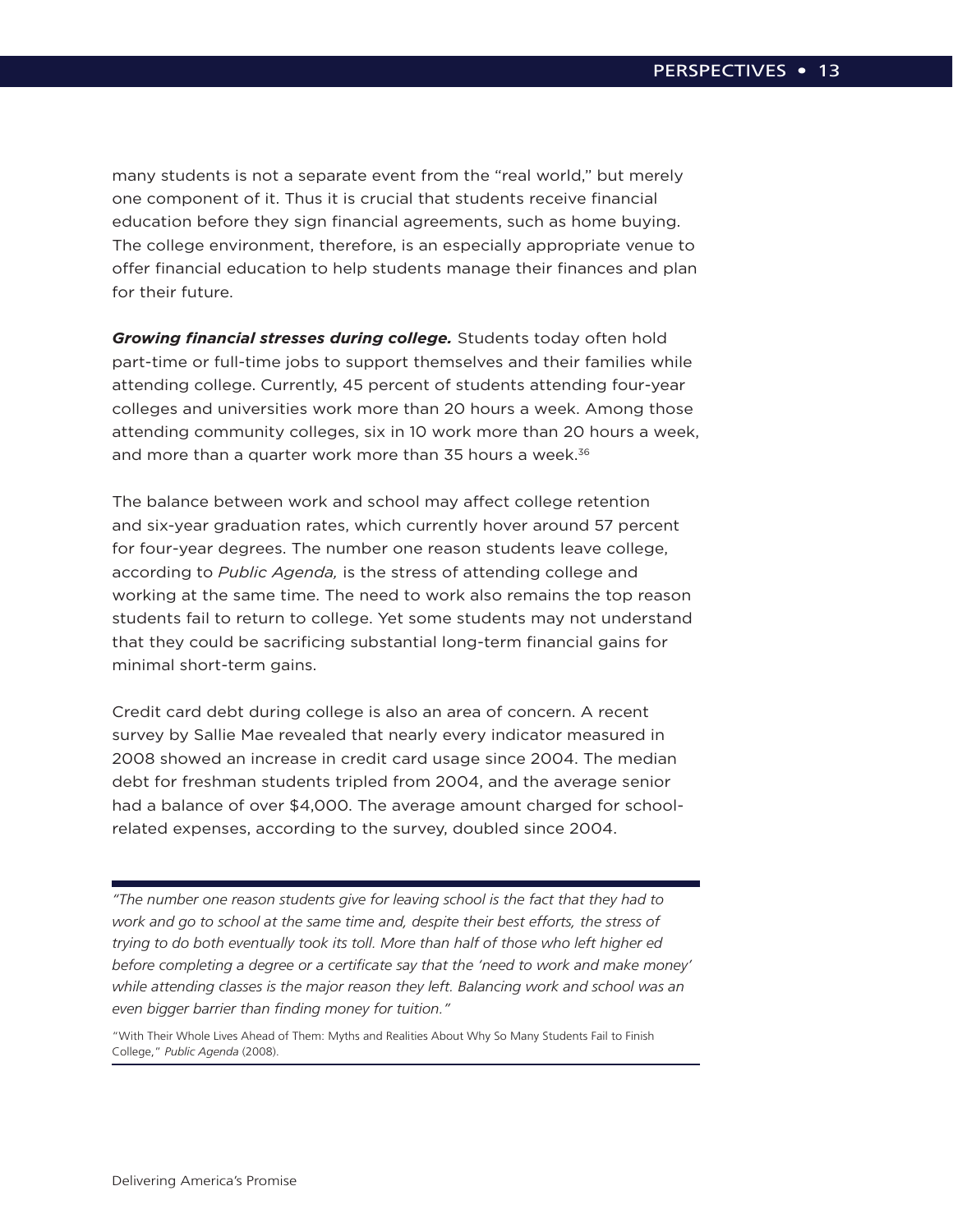*Increasing student debt.* Many college students also face staggering post-college financial challenges. According to The Project on Student Debt, 67 percent of students graduating from four-year colleges and universities took out student loans in 2008. The average debt levels for graduating seniors with student loans rose to \$23,200 in that year—a 24 percent increase from 2004. Among Pell Grant recipients, 87 percent received student loans.<sup>37</sup> The two-year default rate on student loans, meanwhile, is the highest in a decade at 6.7 percent.<sup>38</sup>

#### High Debt Among Today's Youth

- 1.4 million students graduating from four-year colleges and universities (67 percent of all students) had student loan debt in 2008, up from 1.1 million in 2004.
- Average debt for graduating seniors with student loans rose to \$23,200 for graduating seniors, a 24 percent increase from 2004.
- 10 percent of people who graduated in 2007-2008 with student loans had borrowed \$40,000 or more.

**Source:** "Student Debt and the Class of 2008," *The Project on Student Debt,* 2009.

*Unclear post-college employment prospects.* Unemployment and underemployment also remain a concern among college graduates. For young graduates, the Pew Research Center estimates that 41 percent of 18- to 29-year olds reported working full time in 2010, a 9 percent drop from 2006. They were also more likely to lose their job during the recession than workers over 30.<sup>39</sup> More students may be finishing college with debt and unable to find adequate work opportunities. It may be imperative, therefore, to teach them how to manage circumstances related to being unemployed and develop strategies for savings in the event of a future layoff.

**Financial literacy programs can advance both the health and community-based mission of the university.** Such efforts should extend beyond the student population. Financial literacy programs may also be useful to university employees, while at the same time contributing to the local and regional stewardship mission of state colleges and universities.

#### *Improving the Institution's Standing While Helping Student Succeed.*

Colleges can use financial education programs to reaffirm to students the long-term value of postsecondary education and the importance of finishing their programs. Institutions can improve retention and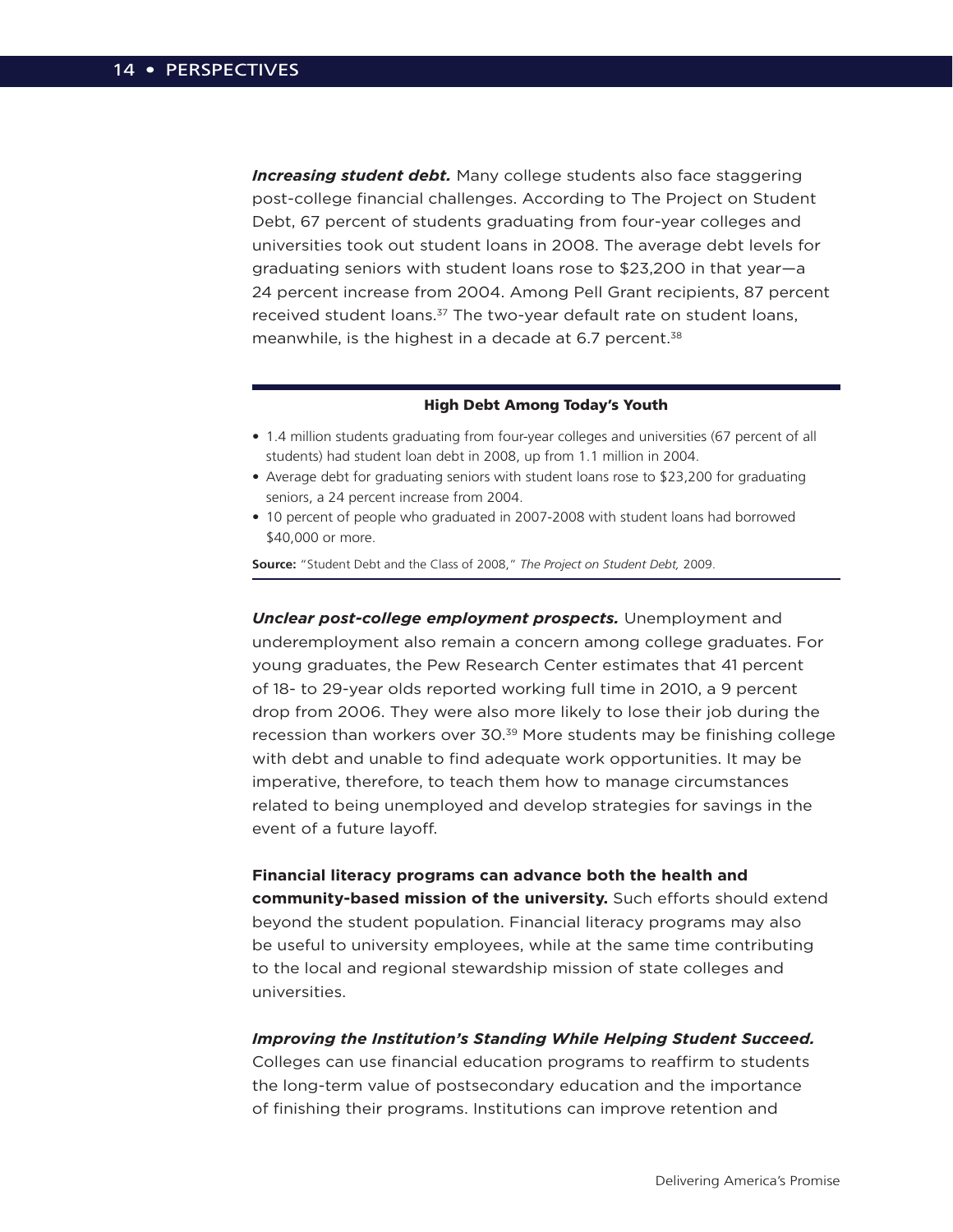graduation rates by assisting students with the challenges of balancing work and school and reducing the number of students who face financial crisis during their collegiate experience. Further, such efforts may help students graduate in a timely manner by helping them develop priorities and plans for financing college. Financial education services may also decrease student loan default rates. Further, these programs and services can put students on a financially stable path for their post-college careers and build a base of active, engaged alumni.

*Furthering the institutional mission.* Financial education is a public good that can lead to greater security for individuals, families and communities at large, and as such offers a superb opportunity for public universities to contribute to their regional stewardship-oriented missions. As taxpayerfunded entities with "public purpose" missions, state colleges and universities can extend financial education services not only to students, but also to staff, faculty and the community at large.

Specifically, college officials may want to elevate the financial education services they currently provide to faculty and staff. A recent survey by TIAA/CREF revealed that approximately 40 percent of faculty and nonfaculty at colleges and universities say they prefer to make retirement decisions jointly with a professional or require the services of a financial professional to make the decisions for them. Further, almost a quarter of these employees are not fully confident that they will have enough money to take care of medical expenses during retirement.<sup>40</sup> Therefore, it would be prudent to include faculty and staff in a campus financial education strategy.

Alumni and members of the community at large may also have an interest in financial education offered by their local public college or university. Public colleges and universities are often looked to for leadership on critical public issues. Colleges and universities can work with local businesses and community-based groups to promote financial literacy and encourage financially prudent behavior in the community.

## What Colleges Can Do

There are many ways college campuses can boost financial literacy within the campus community. Colleges and universities can consider multiple approaches and evaluate their effectiveness.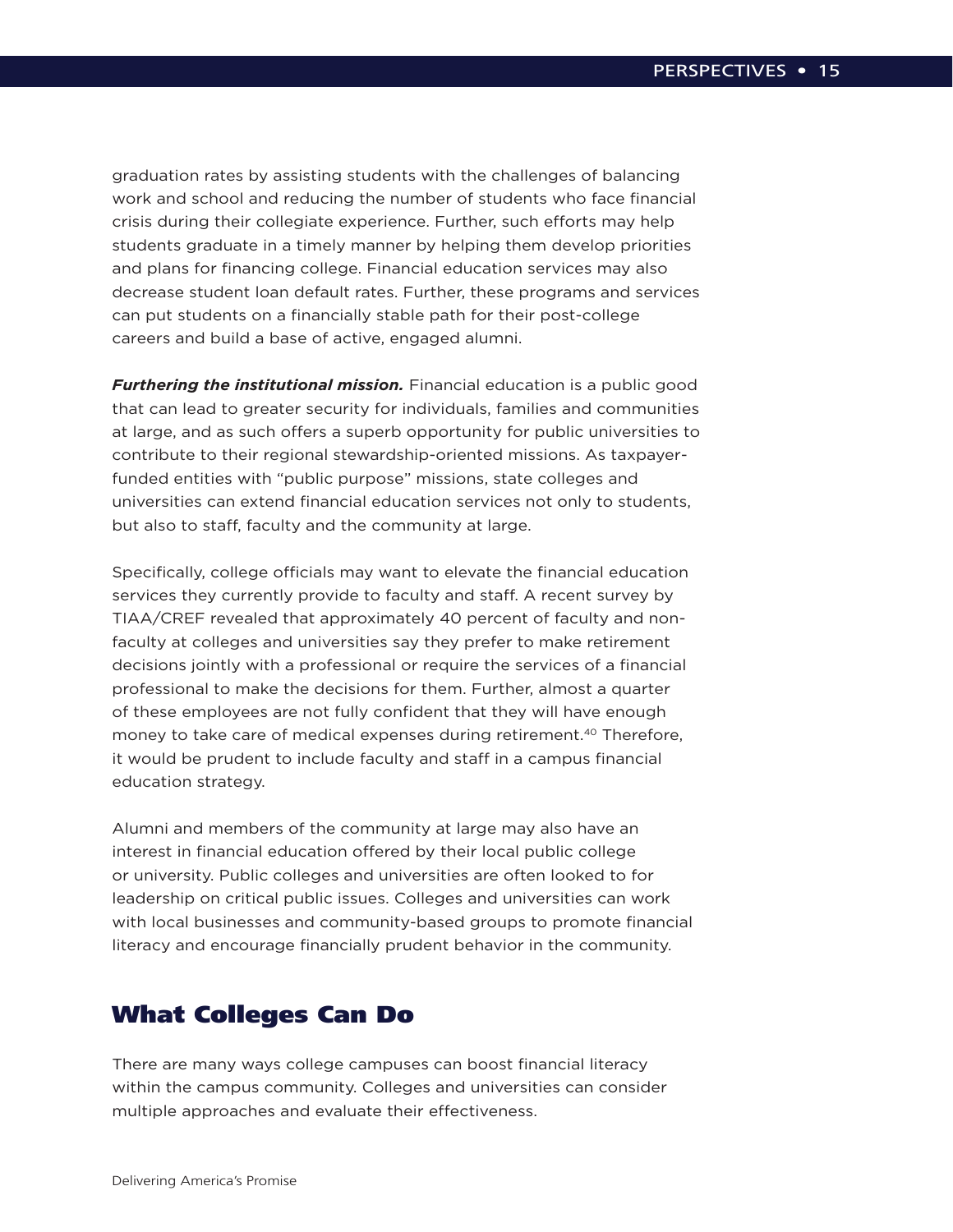### Activities Directed to the Campus Community.

- **1. Develop a campus-wide, coordinated financial literacy program directed toward students, faculty and staff.** Campus leaders can work with student, faculty and staff groups to develop a coordinated, place-based financial education strategy. Colleges should harness the assets of the university, including, but not limited to, enrollment, financial aid, career and alumni offices, as well as faculty and staff with expertise in economics, business and finance.<sup>41</sup> Schools may want to consider integrating financial literacy into campus life and oncampus activities. The National Student Loan Program [recommends](http://www.nslp.org/pages/pdf/NSLP_WhitePaper_4.8.10.pdf) that successful campus financial literacy plans should identify institutional needs, obtain stakeholder buy-in, set goals and identify intended outcomes. The Federal Reserve also offers a comprehensive, user-friendly [brochure](http://www.newyorkfed.org/regional/Fin%20Ed%20Toolkit%20for%20College%20Campuses.pdf) on how to build a campus financial education strategy.
- **2. Integrate financial literacy into the curriculum.** Financial education often meets at the intersection of math, business, economics, finance and student life. There are ample opportunities to include financial literacy in college curricula. Administrators should work with faculty to identify methods of integrating financial education into university curriculum.
- **3. Examine and seek to improve efforts to help students complete the FAFSA.** The Free Application for Federal Student Aid (FAFSA) is the gateway for federal student aid opportunities. Eligible students can receive grants, loans and work-study opportunities. Yet many students, often those from low-income backgrounds, simply do not fill out the requisite application to receive public funds. According to the American Council on Education, every year over a million students who would likely qualify for Pell Grants fail to receive aid because they do not complete the application.42 Colleges and university officials, especially those with sizable low-income student populations, should continue to find innovative ways to reach these students and help them receive federal financial aid.

One such effort is [College Goal Sunday,](http://www.collegegoalsundayusa.org/) a program open to all college-bound students that offers onsite help for completing the FAFSA. The program also offers assistance with grants and scholarships, and helps address non-traditional and low-income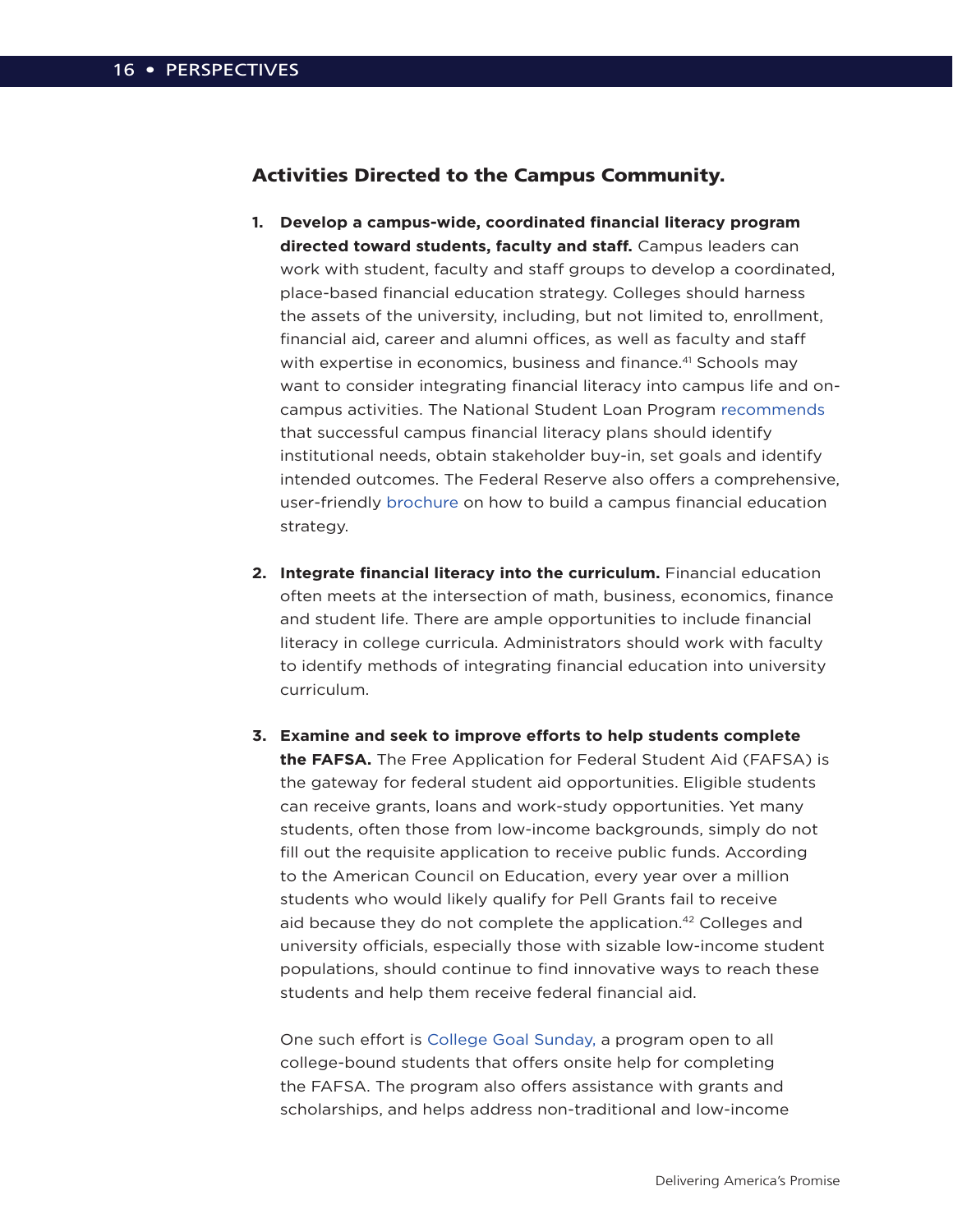student concerns. Sites are available in communities nationwide during a specified Sunday each January/February, and offer opportunities for students and families to complete financial aid paperwork and other important college preparatory items.

- **4. Help students exhaust all financing options before approving private or "alternative" student loans.** Some students fail to exhaust less expensive federal student loan options and either mistakenly or intentionally apply for private or "alternative" student loans. These loans often have high, variable interest rates and are much more expensive without the protections and benefits of federal student loans. Some universities make the effort to contact students who have not exhausted their federal loan eligibility before certifying private loans.
- **5. Start an office dedicated to individual student financial counseling outside of the financial aid office.** Some universities offer one-onone financial counseling through either student volunteers or paid staff. These counselors provide education and chart courses of action on topics such as developing a budget, managing debt and understanding credit cards. Many of these offices choose to remain separate from the financial aid office.

Texas Tech University's acclaimed [Red to Black](http://www.orgs.ttu.edu/r2b/) program has helped students with financial challenges. The comprehensive program offers walk-in appointments to assist students with key, relevant topics, such as:

- Establishing credit
- Creating a budget
- Organizing finances
- Repaying debt
- Expenses during or after college
- Planning premarital finances

#### **6. Develop an online resource hub and use social networking to**

**promote it.** Some universities offer online hubs of financial education information, along with relevant resources and services. This allows students to see unbiased financial information while offering "placebased" relevancy for students, faculty and staff.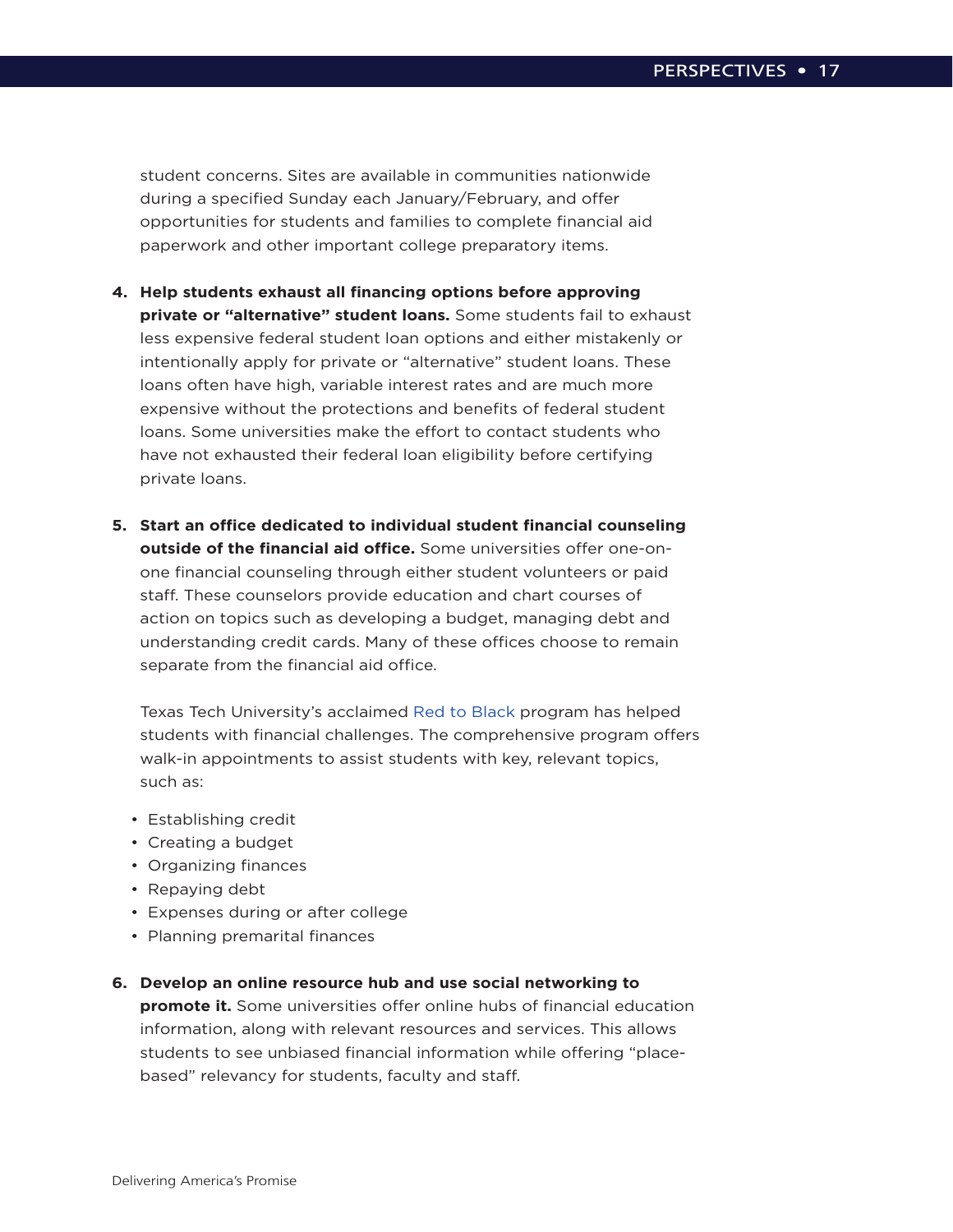For example, the University of Minnesota Extension has a comprehensive website for college financial literacy. The [website](http://www.extension.umn.edu/youth&money/college.html) contains information on basic financial management, links to useful Web pages, information for parents, and other materials such as an online course for building strong financial strategies for young families. Colleges may also tap into social networking sites, such as Facebook or Twitter, as to enhance the visibility of campus financial literacy programs.

- **7. Extend financial literacy education to students' parents.** Parents continue to be strong forces in students' lives throughout the college years, and they are the main source of financial advice for students. Campuses may want to consider financial management education sessions for both incoming students and their parents at student orientations. Online resources for parents and college-bound students may also be helpful.
- **8. Offer personal finance courses.** Some colleges and universities can offer low-cost, noncredit personal finance courses that are open to students and members of the community. These courses can help students understand financial concepts and principles that are relevant to their lives. For example, Anne Arundel Community College in Maryland offers a group of [noncredit courses,](http://www.aacc.edu/finance/) both online and classroom-based, aimed at helping students and members of the community navigate financial planning, retirement, and stocks and bonds.
- **9. Encourage student/staff participation in free online financial literacy courses.** The National Endowment for Financial Education (NEFE) offers a free, customizable [course](http://www.cashcourse.org/home/) for college financial education. To enroll, colleges and universities simply need to fill out an enrollment form. The website offers a range of resources on key financial topics, and allows institutions to change the website to reflect their school.
- **10. Expand information access to boost retirement account participation for college and university employees**. Many employees at colleges and universities would like more information on employee benefits, particularly retirement. In an effort to boost participation in Supplementary Retirement Accounts (SRA), researchers at [Dartmouth University identified a set of barriers](http://www.dartmouth.edu/~alusardi/Papers/T&I--Dartmouth%20Project--Lusardi,%20Keller%20&%20Keller.pdf) (such as income)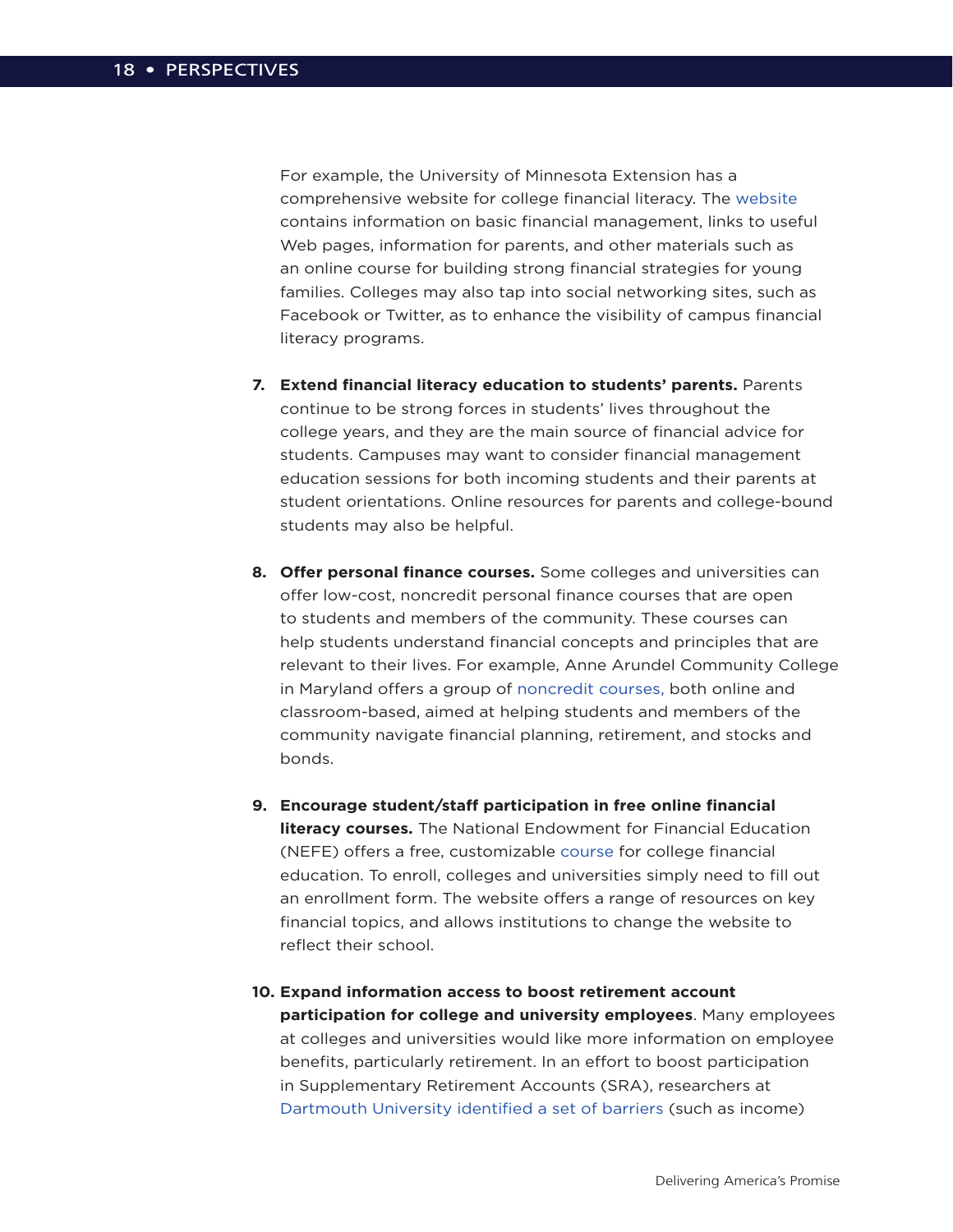that employees faced in participating in these accounts. After identifying these barriers, the researchers designed a planning aid and a set of best practices (simple enrollment process; using "teachable moments"; targeting subgroups; using planning aids) that were effective in improving participation rates in SRAs.<sup>43</sup>

### Activities Directed to the Wider Community.

- **1. Offer a financial assistance hotline for students and members of the community.** University volunteers and staff can reach out to students and members of the community by providing hotline services for those that need financial assistance. As an example, in 2009, the City University of New York (CUNY) teamed up with New York Mayor Michael Bloomberg's office to create a weeklong financial empowerment "phone bank" for city residents. The phone bank was staffed with volunteers from not-for-profit organizations and credit unions. The hotline, which received more than 9,000 calls, provided free money management advice and referrals to free or low-cost financial education providers.44
- **2. Market state and federal college savings programs.** Colleges and universities can promote state and federal tax-advantaged college savings programs. Colleges and universities can use admissions, alumni and a host of other networks to help community members understand and use these programs.
- **3. Provide research on student and local spending trends.** Scholars in colleges and universities are able to provide useful, applied research on relevant local spending and savings. They can conduct research on students' consumer behaviors and serve as a valuable resource for local and state officials in their efforts to increase financial literacy.

For example, the University of Arizona developed the [Arizona](http://aplus.arizona.edu/)  [Pathways to Life Success for University Students](http://aplus.arizona.edu/) (APLUS) program. This research-oriented program examines the relationship of students' financial attitudes and behaviors to their overall well being, using information typically not captured in campus surveys. APLUS is currently conducting research on student responses to the economic recession, how students' attitudes and behaviors have changed during their college career, and the influence of family on financial behavior.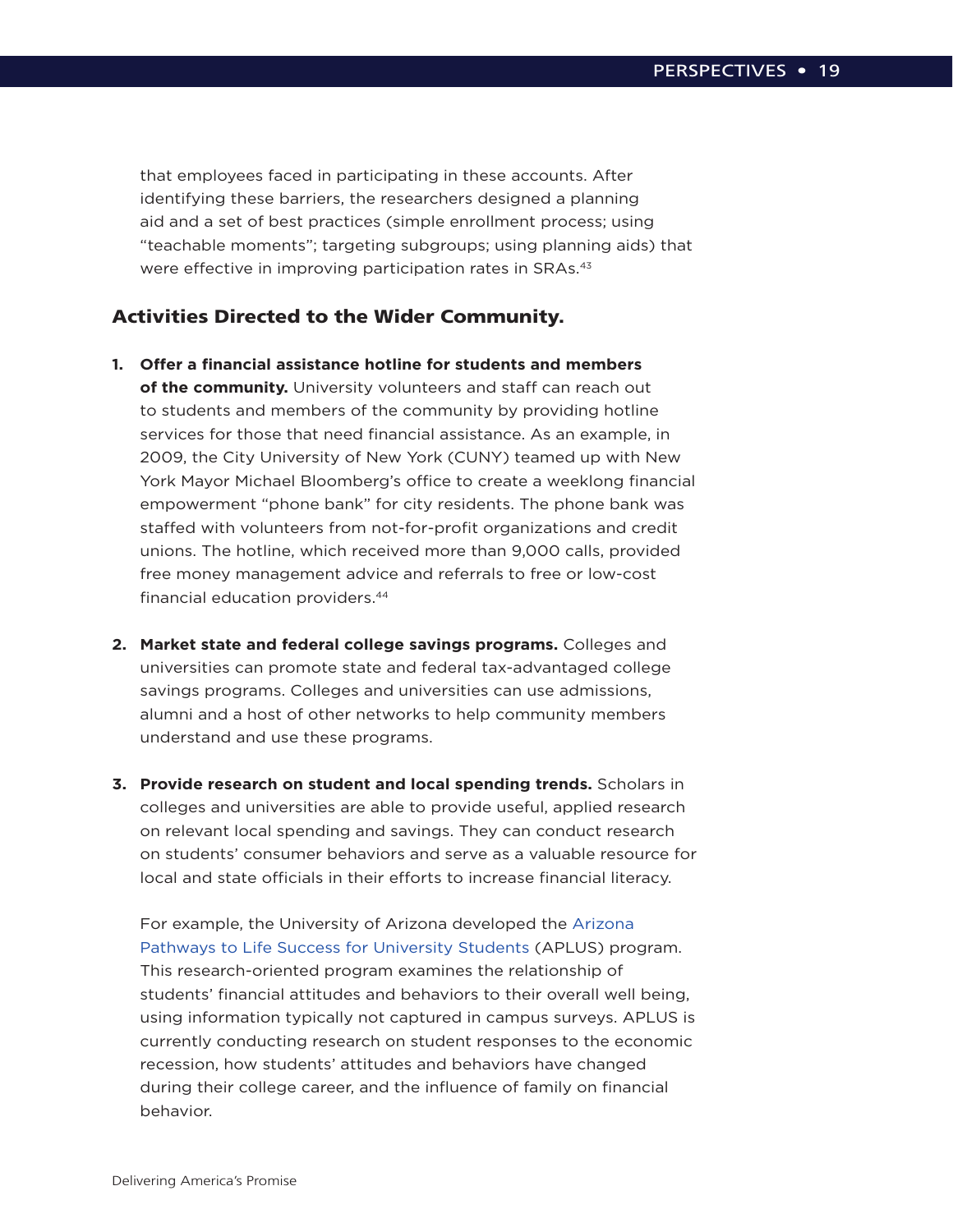**4. Take advantage of university outreach.** Some universities and university systems have extension services (i.e., network and satellite campuses) that can reach remote populations unable to access a main campus. This infrastructure can provide important place-based financial education to rural populations.

## Conclusion

Financial illiteracy is an economic and social challenge with substantial long-term repercussions for individuals, families and communities. The widening gap between illiterate consumers and greater individual responsibilities has contributed to riskier consumer trends. Students, in particular, face daunting financial challenges before, during and after their postsecondary education experience. Public colleges and universities can use their "public purpose" mission to implement meaningful, value-added financial education services and programs not only to students, but other individuals both on- and off-campus. Through the delivery and evaluation of these programs, state colleges and universities can equip individuals with the skills needed to be effective participants in the economy, advance the institution, and fulfill their role as meaningful contributors to the health and vitality of their communities their state and the nation at large.

### Key Resources

- **Board of Governors of the Federal Reserve System.** *Testimony of Ben S. Bernanke before the Committee on Banking, Housing and Urban Affairs of the United States Senate* (2006). http://www.federalreserve.gov/newsevents/testimony/bernanke20060523a. htm
- **Chen, Haiyang and Volpe, Ronald.** *An Analysis of Personal Financial Literacy Among College Students* (1998). http://www.sciencedirect.com/science/article/B6W4D-46K97V4-5/2/278e39db6cdc76a61245cd56ef13090b
- **Federal Reserve.** *Financial Literacy: An Overview of Practice, Research & Policy* (2002). http://www.federalreserve.gov/pubs/bulletin/2002/1102lead.pdf
- **Federal Reserve.** *Get Financially Fit: A Financial Education Toolkit for College Campuses.* http://www.newyorkfed.org/regional/Fin%20Ed%20Toolkit%20for%20College%20 Campuses.pdf
- **Institute for Socio-Financial Studies.** *Personal Finance and Rush to Competence: Financial Literacy Education in the U.S.* (2000). http://www.isfs.org/documents-pdfs/ rep-finliteracy.pdf
- **Journal of Applied Social Psychology.** P*ersonality Factors, Money Attitudes, Financial Knowledge, and Credit-Card Debt in College Students* (2006). http://www3. interscience.wiley.com/journal/118620049/abstract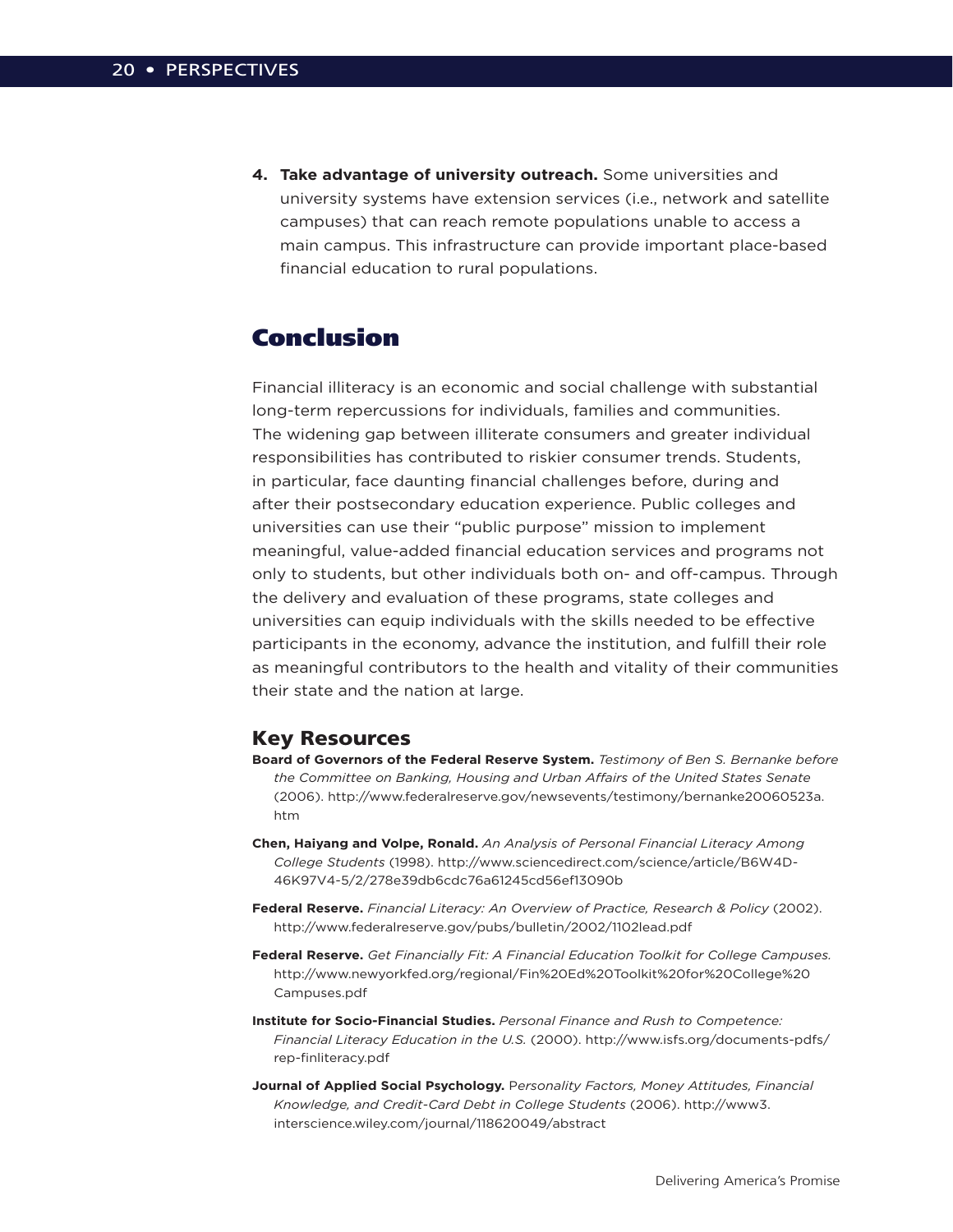- **Jump\$tart Coalition for Personal Financial Literacy.** *The Financial Literacy of Young American Adults* (2008). http://www.jumpstart.org/assets/files/2008SurveyBook.pdf
- **Jump\$tart Coalition for Personal Financial Literacy.** *Making the Case for Financial Literacy* (2010). http://www.jumpstart.org/assets/files/MakingtheCase2010%201.doc
- **National Bureau of Economic Research.** *Financial Literacy: An Essential Tool for Informed Consumer Choice?* (2008). http://www.dartmouth.edu/~alusardi/Papers/Lusardi\_ Informed\_Consumer.pdf
- **National Student Loan Program.** *Developing a Financial Literacy Program for Your Students* (2007). http://www.nslp.org/pages/pdf/FinancialLiteracy\_NSLP\_1107.pdf
- **National Student Loan Program.** *Financial Literacy Now: Why College Students Can't Wait* (2010). http://www.nslp.org/pages/pdf/NSLP\_WhitePaper\_4.8.10.pdf
- **TIAA-CREF Institute.** *New Ways to Make People Save: The Dartmouth Project* (2008). http://www.dartmouth.edu/~alusardi/Papers/T&I--Dartmouth%20Project--Lusardi,%20 Keller%20&%20Keller.pdf
- **The Department of the Treasury.** *President's Advisory Council on Financial Literacy 2008 Annual Report to the President* (2010). http://www.ustreas.gov/offices/domesticfinance/financial-institution/fin-education/docs/PACFL\_ANNUAL\_REPORT\_1-16-09. pdf
- **U.S. Financial Literacy & Education Commission.** *Taking Ownership of the Future: The National Strategy for Financial Literacy* (2006). http://www.mymoney.gov/sites/ default/files/downloads/ownership.pdf

### Endnotes

- 1 U.S. Government Accountability Office, *The Federal Government's Role in Improving Financial Literacy U.S. Government Accountability Office,* November 2004, http:// www.gao.gov/new.items/d0593sp.pdf (accessed August 1, 2010).
- 2U.S. Financial Literacy & Education Commission, *The National Strategy for Financial Literacy,* 2006, http://www.mymoney.gov/sites/default/files/downloads/ownership.pdf (accessed August 1, 2010).
- 3U.S. Financial Literacy & Education Commission, 2006.
- 4Angela Lyons, "Credit Practices and Financial Education Needs of Midwest College Students," December 2003, http://www.cefe.illinois.edu/research/reports/Credit%20 Practices%20and%20Fin%20Educ%20Needs%20of%20Midwest%20College%20 Students 122003.pdf (accessed August 1, 2010).
- 5"Financial Capability in the United States National Survey—Executive Summary, *FINRA Investor Education Foundation,* December 2009, http://www.finrafoundation.org/ web/groups/foundation/@foundation/documents/foundation/p120535.pdf (accessed August 3, 2010).
- 6Braunstein, Sandra and Carolyn Welch. "Financial Literacy: An Overview of Practice, Research & Policy," *Federal Reserve Bulletin,* November 2002, http://www. federalreserve.gov/pubs/bulletin/2002/1102lead.pdf (accessed August 3, 2010).
- 7Ben Bernanke, "The Importance of Financial Education and the National Jumpstart Coalition Survey," *The Federal Reserve,* April 9, 2008, http://www.federalreserve.gov/ newsevents/speech/bernanke20080409a.htm, (accessed August 3, 2010).
- <sup>8</sup>Ben Bernanke, "Financial Literacy Testimony before the Committee on Banking, Housing and Urban Affairs of the United States Senate," *The U.S. Federal Reserve,* http:// www.federalreserve.gov/newsevents/testimony/bernanke20060523a.htm, (accessed August 3, 2010).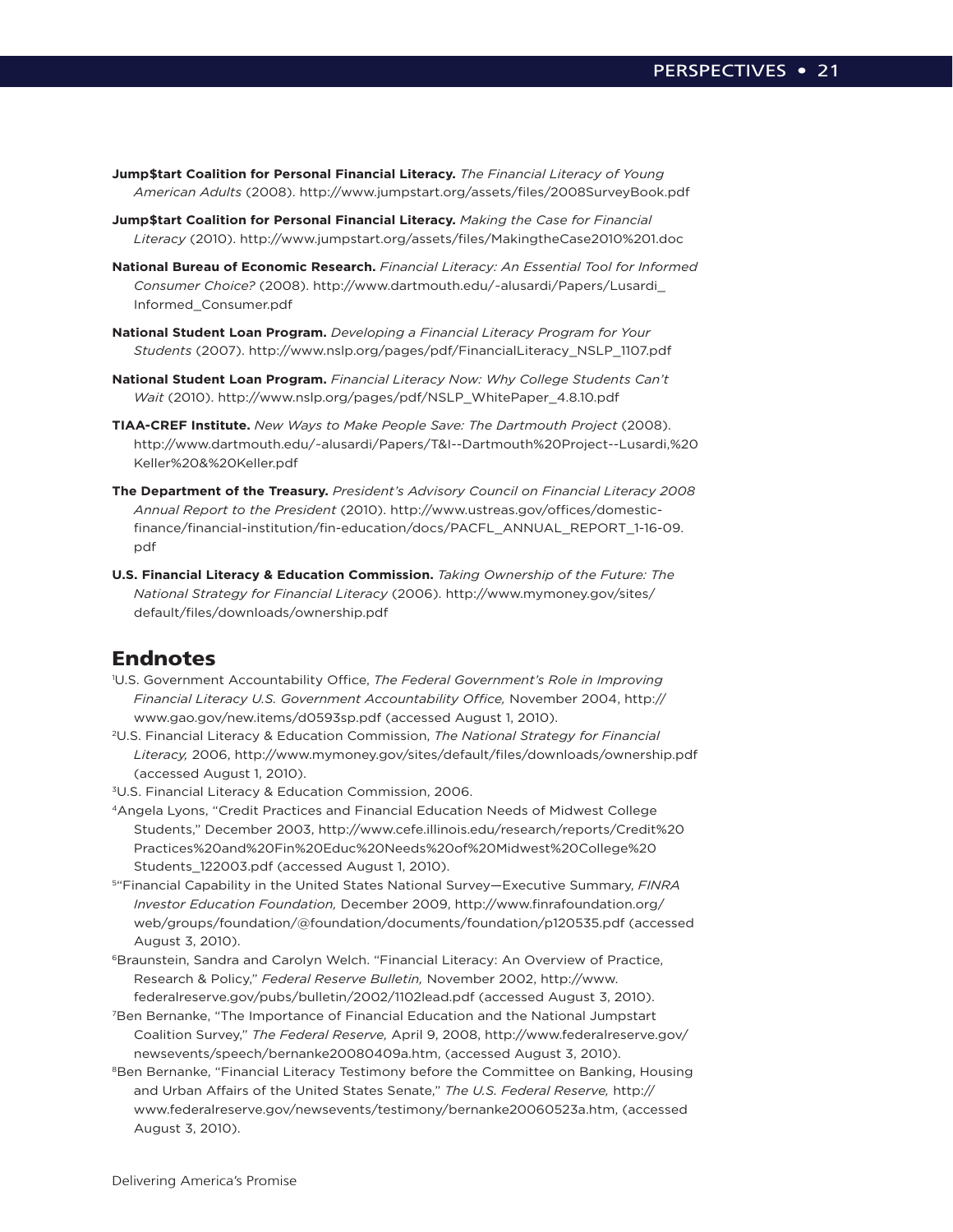- 9Annamaria Lusardi, "Americans' Financial Capacity: Report Prepared for the Financial Crisis Inquiry Commission," February 26, 2010, http://www.fcic.gov/hearings/ pdfs/2010-0226-Lusardi.pdf (accessed August 1, 2010).
- 10James Surowiecki, "Going for Broke," *The New Yorker,* April 7, 2008, http://www. newyorker.com/talk/financial/2008/04/07/080407ta\_talk\_surowiecki (accessed August 1, 2010).
- 11"Bankruptcy Statistics, Historical" *American Bankruptcy Institute,* 2009, http://www. abiworld.org/bkstats/historical.html, (accessed August 1, 2010).
- <sup>12</sup>Annamaria Lusardi, "Financial Literacy: An Essential Tool for Informed Consumer Choice?" June 2008, http://www.dartmouth.edu/~alusardi/Papers/Lusardi\_Informed\_ Consumer.pdf, (accessed August 5, 2010).
- <sup>13</sup>Lewis Mandell, "The Financial Literacy of Young Americans: Results of the 2008 Jumpstart Coalition Survey of High School Seniors and College Students," *Jump\$tart Coalition for Personal Financial Literacy,* 2008, http://www.jumpstart.org/assets/ files/2008SurveyBook.pdf, (accessed August 5, 2010).
- 14"Educational Attainment by Race and Hispanic Origin 1970-2008," *U.S. Census Bureau,* http://www.census.gov/compendia/statab/2010/tables/10s0224.pdf. (accessed August 5, 2010).

15(Mandell, 2008).

- <sup>16</sup>Geradi, K., Goette, L. & Stephan Meier, "Financial Literacy and Subprime Mortgage Delinquency: Evidence from a Survey Matched to Administrative Data," *Federal Reserve Bank of Atlanta,* April 2010, http://www.frbatlanta.org/documents/pubs/wp/ wp1010.pdf (accessed August 5, 2010).
- 17"U.S. Personal Savings Rate," June 2010, *U.S. Department of Commerce: Bureau of Economic Analysis,* .http://research.stlouisfed.org/fred2/data/PSAVERT.txt, (accessed August 5, 2010).
- 18"FRBSF Economic Letter," May 15, 2009, *Federal Reserve Bank of San Francisco,* http:// www.frbsf.org/publications/economics/letter/2009/el2009-16.html, (accessed August 5, 2010).
- 19Neil Irwin, "Aughts were a lost decade for U.S. economy, workers," *The Washington Post,* January 2, 2010, http://www.washingtonpost.com/wp-dyn/content/article/2010/01/01/ AR2010010101196\_2.html, (accessed January 5, 2010).

20(Lusardi, 2010).

- 21Consumer Federation of America, "Payday Loan Facts," http://www.paydayloaninfo.org/ facts.asp, (accessed August 5, 2010).
- 22Americans for Fairness in Lending, "Payday Loans," http://www.affil.org/consumer\_rsc/ payday.php#states, (accessed August 5, 2010).
- 23Robert Powell, "Eight do's and don'ts for your 401(k)," *The Wall Street Journal Marketwatch,* April 2, 2010, http://www.marketwatch.com/story/eight-dos-and-dontsfor-your-401k-2010-04-02?pagenumber=1,(accessed August 4, 2010).
- 24"Do Financial Literacy and Mistrust Affect 401(k) Participation?" *Center for Retirement Research,* November 2007, http://www.agingsociety.org/agingsociety/publications/ public\_policy/bc401.pdf, (accessed August 4, 2010).
- 25Hacker, J., Huber G., Rehm, P., Schlesinger M., and R. Valletta. "Economic Security at Risk: Findings from the Economic Security Index," *The Rockefeller Foundation,* July 2010, http://www.rockefellerfoundation.org/media/download/5440db1e-a785-4248- 9443-8ba5025ddc28, (accessed August 5, 2010).
- <sup>26</sup>Karen Blumenthal, Getting Going: Is There a Cure for Financial Illiteracy?", The Wall *Street Journal,* June 19, 2010, http://online.wsj.com/article/SB100014240527487032 80004575309143171720002.html?mod=WSJ\_hpp\_MIDDLENexttoWhatsNewsTop, (accessed August 5, 2010).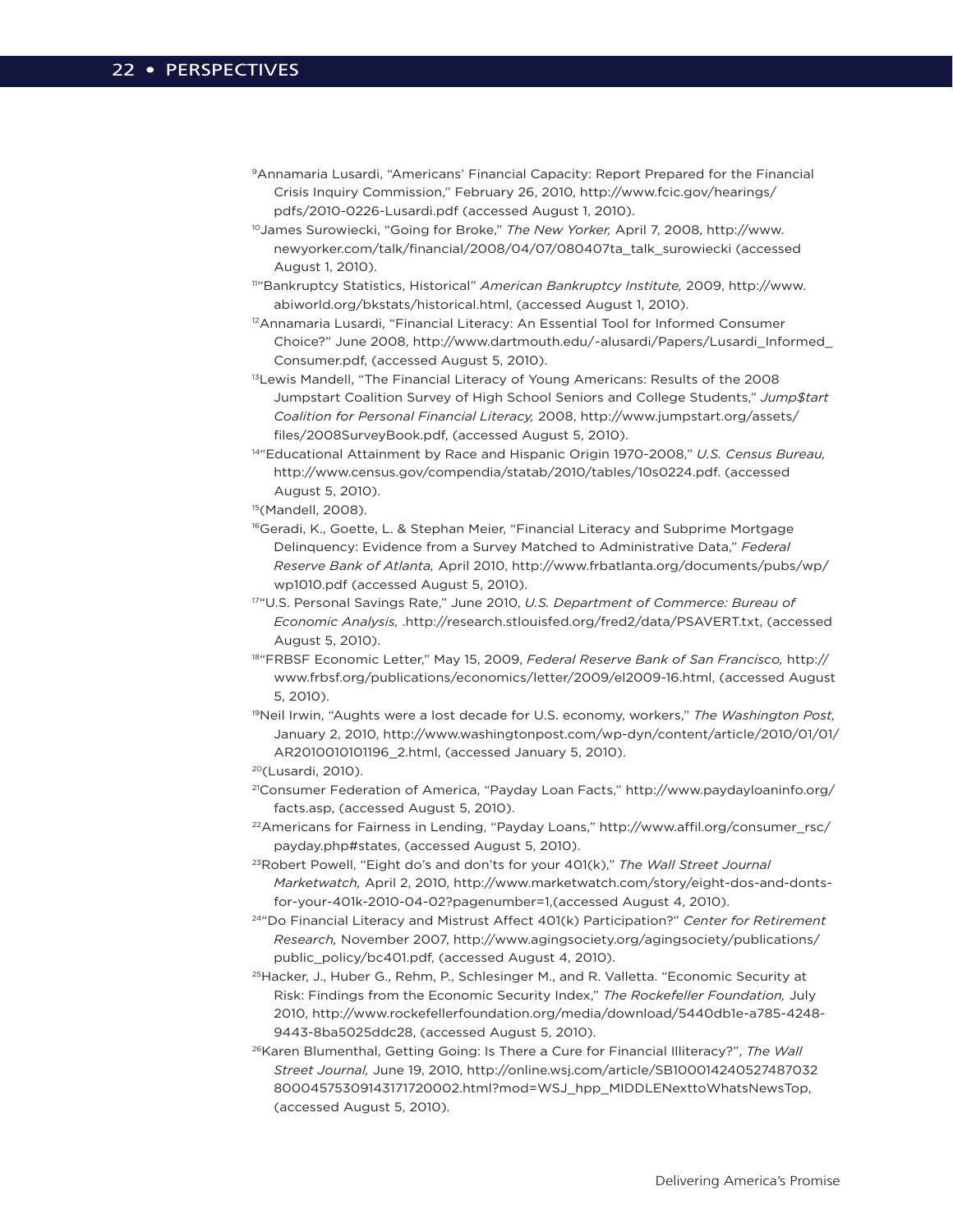- 27"2008 Annual Report to the President," *President's Advisory Council on Financial Literacy,* 2009, http://www.ustreas.gov/offices/domestic-finance/financial-institution/ fin-education/docs/PACFL\_ANNUAL\_REPORT\_1-16-09.pdf, (accessed August 5, 2010).
- 28Tara Siegel Bernard, "Working Financial Literacy in With the Three R's," *The New York Times,* April 9, 2010, http://www.nytimes.com/2010/04/10/your-money/10money.html, (accessed August 5, 2010).
- 29Eileen Ambrose, "Financial Reform Creates New Consumer Protection Agency," *The Baltimore Sun,* July 19, 2010, http://www.baltimoresun.com/business/money/bs-bzambrose-consumer-bureau-20100718,0,5087821.story?page=1 (accessed August 5, 2010).
- 30"Survey of the States 2009: Economic, Personal Finance & Entrepreneurship in Our Nation's Schools in 2009," *Council for Economic Education,* http://www. councilforeconed.org/about/survey2009/CEE\_2009\_Survey.pdf (accessed August 5, 2010).
- 31Lauren Willis, "Against Financial Literacy Education." *Iowa Law Review,* 2008, http:// www.law.uiowa.edu/documents/ilr/willis.pdf, accessed August 5, 2010.
- 32Annamaria Lusardi, email message to author, August 22, 2010
- 33Julia A Heath, email message to author, August 20, 2010
- 34Richard Fry, "Minorities and the Recession-Era College Enrollment Boom," *Pew Research Center,* July 16, 2010, http://pewresearch.org/pubs/1629/recession-era-increase-postsecondary-minority-enrollment (accessed August 6, 2010).
- 35Johnson, J., Rochkind, J., Ott, A., and S. DuPont. "With Their Whole Lives Ahead of Them: Myths and Realities About Why So Many Students Fail to Finish College," *Public Agenda,* 2009, http://www.publicagenda.org/files/pdf/theirwholelivesaheadofthem. pdf, (accessed August 6, 2010).
- 36(Johnson et. al. 2009).
- 37"Student Debt and the Class of 2008," *The Project on Student Debt,* December 2009, http://projectonstudentdebt.org/state\_by\_state-data.php, (accessed August 6, 2010).
- 38"National Student Loan Default Rates," U.S. Department of Education, http://www2. ed.gov/offices/OSFAP/defaultmanagement/defaultrates.html, (accessed August 6, 2010).
- 39"Millennials: A Portrait of Generation Next," Pew Research Center, February 2010, http:// pewsocialtrends.org/assets/pdf/millennials-confident-connected-open-to-change.pdf, (accessed August 9, 2010).
- 40Paul Yakoboski, "Managing Retirement in Higher Education" *TIAA/CREF Institute,* April 2009, http://www.tiaa-crefinstitute.org/articles/041609.html, (accessed August 9, 2010).
- 41O'Neal, Sharon and Sharon Cabeen, "Developing a Financial Literacy Program for Your Students," *Student Aid Transcript,* Vol. 18, No. 3, 2007, http://www.nslp.org/pages/pdf/ FinancialLiteracy\_NSLP\_1107.pdf (accessed August 9, 2010).
- 42"Missed Opportunities Revisited: New Information on Students Who Do Not Apply for Financial Aid," *American Council on Education,* February 2006, http://www. acenet.edu/AM/Template.cfm?Section=Search&template=/CM/HTMLDisplay. cfm&ContentID=21062, (accessed August 9, 2010).
- 43Lusardi, A., Keller, P., and A. Keller. New Ways to Make People Save: The Dartmouth Project, *TIAA-CREF Institute,* June 2008, http://www.dartmouth.edu/~alusardi/Papers/ T&I--Dartmouth%20Project—Lusardi,%20Keller%20&%20Keller.pdf, (accessed August 8, 2010).
- 44Michelle R. Davis, "Advocating in Tough Times," *AASCU Public Purpose,* April/May 2009, http://www.aascu.org/media/public\_purpose/2009/09\_0405advocating.pdf (accessed August 9, 2010).